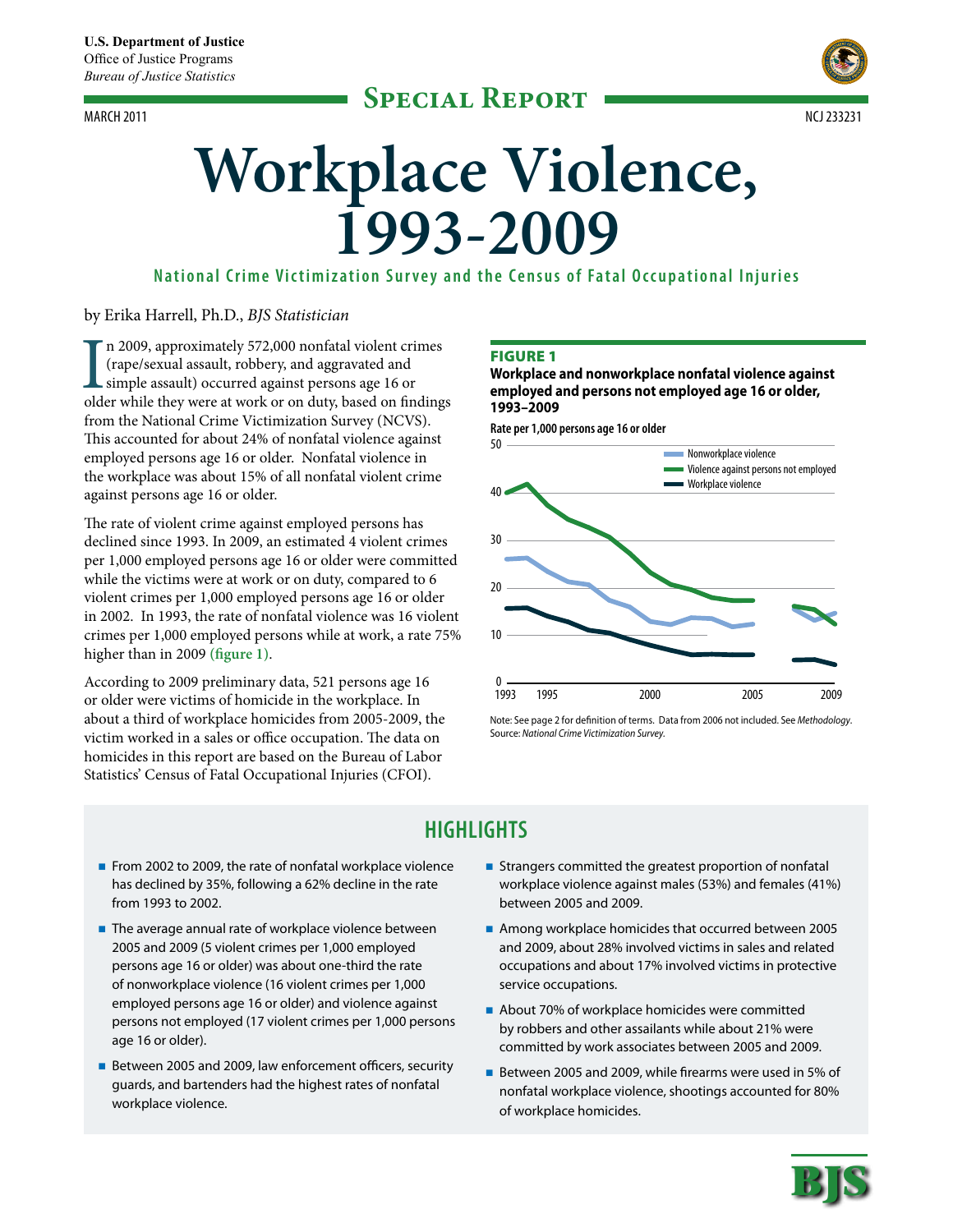This report provides an overview of fatal and nonfatal violence in the workplace. It discusses differences in workplace violence among various occupations. It includes trend information and discusses victim demographics and crime characteristics such as victim injury and police notification. It also includes comparisons to violence outside of the workplace against employed persons and violence against persons not employed.

# **Workplace violence declined more rapidly than nonworkplace violence from 1993 to 2009**

The 2009 rate of workplace violence (4 violent crimes per 1,000 employed persons age 16 or older) was 35% lower than the 2002 rate of workplace violence (6 violent crimes per 1,000). The 2009 rate of nonworkplace violence was 37% lower than the 2002 nonworkplace violence rate. There was no statistically significant difference detected in the 2002

#### Figure 2





and 2009 rates of violence against persons not employed. From 1993 to 2002, the rate of workplace violence declined by 62%. In comparison, the rate of nonworkplace violence was 51% lower in 2002 than in 1993 and the rate of violence against persons not employed was 47% lower in 2002 than in 1993.

# **Workplace violence declined more rapidly for males than females from 1993 to 2009**

The 2009 workplace violence rate for males was 29% lower than the 2002 rate **(figure 2)**. The rate for females in 2009 was 43% lower than their 2002 rate. The rate of workplace violence against males was 69% lower in 2002 than in 1993. In comparison, the rate of workplace violence against females was 48% lower in 2002 than in 1993. There was no statistically significant difference detected in the 2002 or 2009 rates of workplace violence for males and females.

#### Figure 3

#### **Rate per 1,000 employed persons age 16 or older Workplace violence rates, by race/ethnicity, 1993–2009**



Note: White and black do not include persons of Hispanic or Latino origin. Hispanic includes all racial groups. Excludes 2006 data. See *Methodology.* Source: *National Crime Victimization Survey*.

# **Definition of terms**

*Workplace*—Place where an employed person is working or on duty.

*Workplace violence*—Nonfatal violence (rape/sexual assault, robbery, and aggravated and simple assault) against employed persons age 16 or older that occurred while they were at work or on duty.

*Nonworkplace violence*—Nonfatal violence (rape/sexual assault, robbery, and aggravated and simple assault) against employed persons age 16 or older that occurred while they were not at work or on duty.

*Violence against persons not employed*—Nonfatal violence (rape/sexual assault, robbery, and aggravated and simple assault) against persons age 16 or older who did not have a job at the time of the crime.

*Workplace homicide*—Homicide of employed victims age 16 or older who were killed while at work or on duty. Excludes death by accident.

Source: *National Crime Victimization Survey and Census of Fatal Occupational Injuries*.

**2** workplace violence, 1993-2009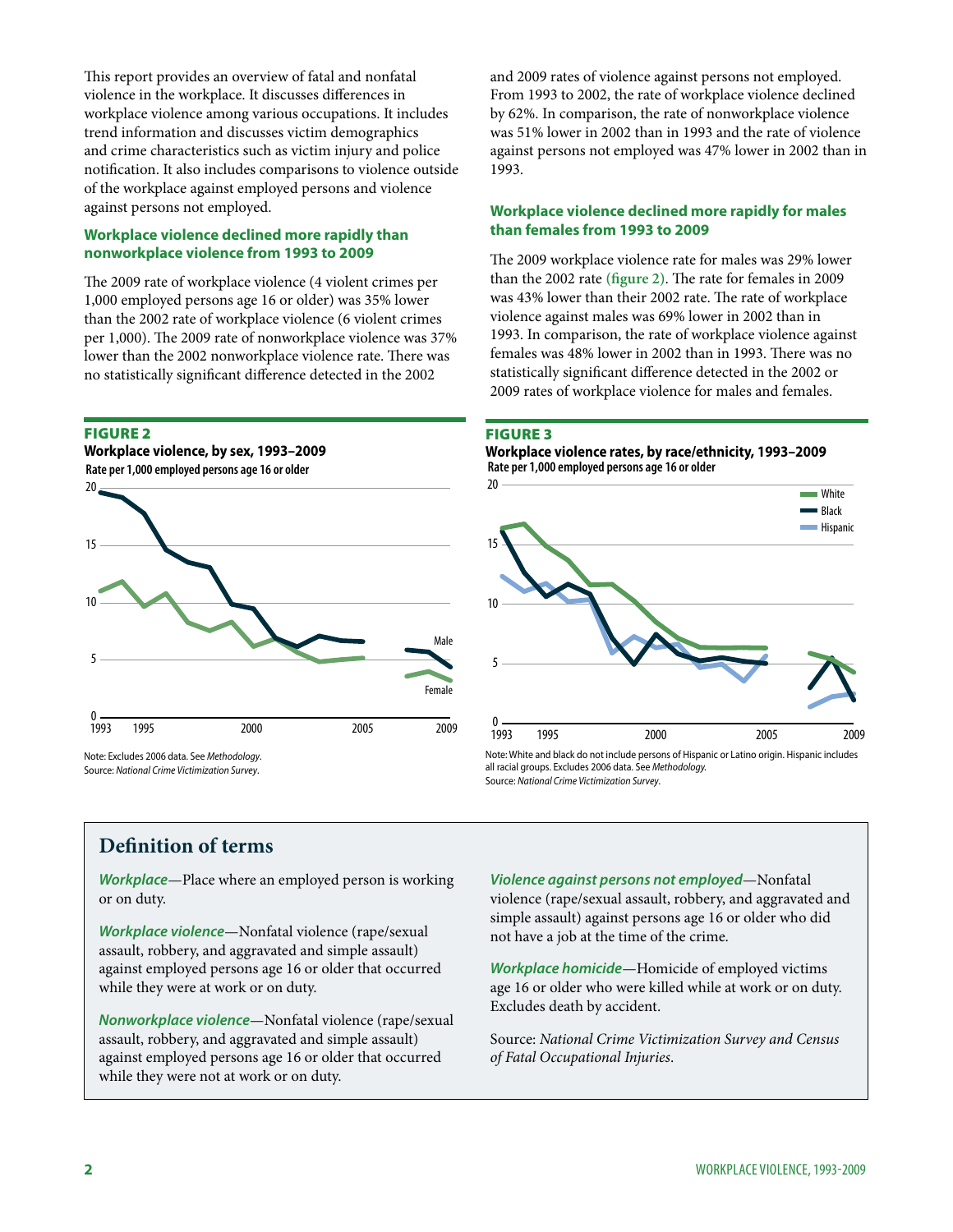The 2009 workplace violence rate was 33% lower than the 2002 rate for whites **(figure 3)**. The 2009 workplace violence rate against blacks was 63% lower than the 2002 rate for blacks. Workplace violence rates against whites, blacks, and Hispanics were at least 60% lower in 2002 than in 1993.

# **Workplace violence occurred at a lower rate than both nonworkplace violence and violence against persons not employed**

From 2005 through 2009, the average annual rate of violent victimization in the workplace against employed persons age 16 or older was about 5 violent crimes per 1,000 persons **(table 1)**. In comparison, the average annual rate of nonworkplace violence was about 16 violent crimes per 1,000 employed persons ages 16 or older. The average annual rate of violence against persons not employed was about 17 violent crimes per 1,000 ages 16 or older. For each type of nonfatal violent crime examined, rates of workplace violence were lower than rates of nonworkplace violence for employed people and violence against persons not employed. Workplace violence was less likely to include serious violence (rape/sexual assault, robbery, and aggravated assault) than nonworkplace violence and violence against persons not employed. About a fifth of workplace violence from 2005 through 2009 consisted of serious violent crime, compared to almost two-fifths of nonworkplace violence and violence against persons not employed. The percentage of robbery in the workplace (3%) was a fourth the percentage for nonworkplace violence and violence against persons not employed. Simple assault accounted for almost 80% of workplace violence while it constituted about 61% of violence against persons not employed and 62% of nonworkplace violence.

#### **TABLE 1**

#### **Workplace and nonworkplace violence and violence against persons not employed, by type of crime, 2005–2009**

|                       | Average annual rate of violence per 1,000 persons<br>age 16 or older in- |               |                           | Percent of nonfatal violence in- |               |                           |
|-----------------------|--------------------------------------------------------------------------|---------------|---------------------------|----------------------------------|---------------|---------------------------|
| Type of crime         | Workplace <sup>a</sup>                                                   | Nonworkplaceb | Not employed <sup>c</sup> | Workplace <sup>a</sup>           | Nonworkplaceb | Not employed <sup>c</sup> |
| Total                 | 5.1                                                                      | 16.4          | 16.6                      | 100.0%                           | 100.0%        | 100.0%                    |
| Serious violent crime | 1.1                                                                      | 6.3           | 6.5                       | 22.2                             | 38.5          | 38.8                      |
| Rape/sexual assault   | 0.1                                                                      | 0.6           | 1.0                       | 2.3                              | 3.8           | 6.0                       |
| Robbery               | 0.2                                                                      | 2.3           | 2.2                       | 3.1                              | 14.0          | 13.3                      |
| Aggravated assault    | 0.9                                                                      | 3.4           | 3.2                       | 16.8                             | 20.7          | 19.4                      |
| Simple assault        | 4.0                                                                      | 10.7          | 10.2                      | 77.8                             | 61.5          | 61.2                      |

Note: Serious violent crime includes rape/sexual assault, robbery, and aggravated assault. Details do not sum to total due to rounding. Includes 2006 data. See Methodology.<br><sup>a</sup>Workplace violence occurs against an employed

bNonworkplace violence occurs against an employed person age 16 or older while not at work or on duty.

cViolence against persons not employed occurs against a person age 16 or older who did not have a job at the time of the crime.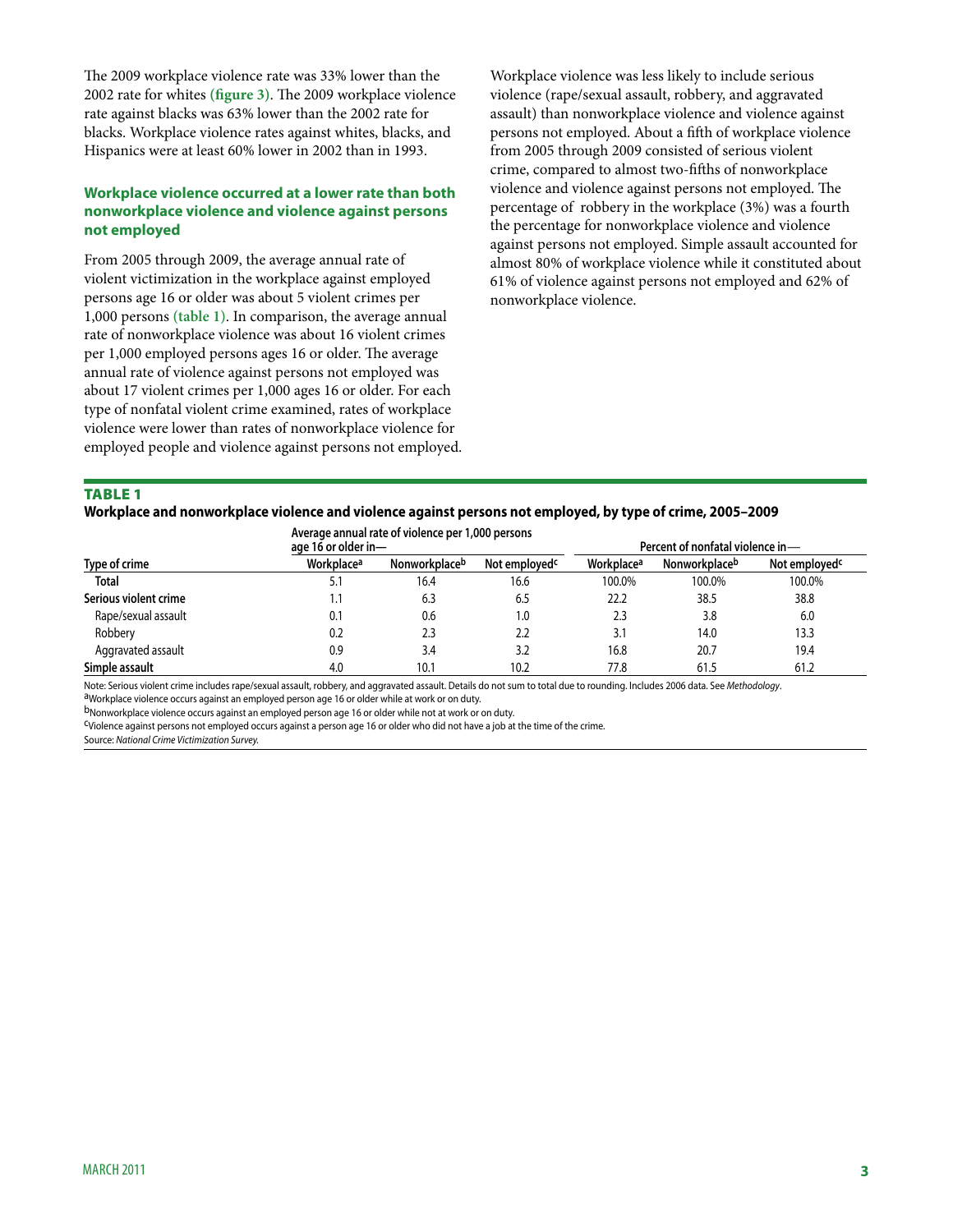# **From 2005 through 2009 persons working in law enforcement experienced about 19% of workplace violence while accounting for 2% of employed persons**

Among the occupations measured, persons in law enforcement experienced the highest proportion (19%) of workplace violence **(table 2)**. Persons in retail sales occupations experienced about 13% of workplace violence while accounting for about 9% of employed persons. About 10% of victims of workplace violence worked in medical occupations.

# **Law enforcement officers, security guards, and bartenders had the highest rate of workplace violence**

From 2005 through 2009, of the occupational groups examined, law enforcement occupations had the highest average annual rate of workplace violence (48 violent crimes per 1,000 employed persons age 16 or older), followed by mental health occupations (21 per 1,000). Among the individual occupations examined, no occupation had workplace violence rates higher than those for law enforcement officers, security guards, and bartenders.

#### **TABLE 2**

#### **Workplace and nonworkplace violence, by occupation, 2005–2009**

| Occupation                        | Rate of workplace violence<br>per 1,000 employed persons<br>age 16 or older | Nonworkplace violence<br>rate per 1,000 employed Percentage of<br>persons age 16 or older | workplace violence | Percentage of<br>employed population<br>age 16 or older |
|-----------------------------------|-----------------------------------------------------------------------------|-------------------------------------------------------------------------------------------|--------------------|---------------------------------------------------------|
| <b>Total</b>                      | 5.1                                                                         | 16.4                                                                                      | 100.0%             | 100.0%                                                  |
| Medical                           | 6.5                                                                         | 15.0                                                                                      | 10.2%              | 8.2%                                                    |
| Physician                         | 10.1                                                                        | $7.7*$                                                                                    | 1.1                | 0.6                                                     |
| Nurse                             | 8.1                                                                         | 13.8                                                                                      | 3.9                | 2.5                                                     |
| Technician                        | 11.1                                                                        | 12.2                                                                                      | 2.3                | 1.1                                                     |
| Other/medical occupations         | 3.7                                                                         | 17.5                                                                                      | 2.9                | 4.1                                                     |
| <b>Mental health</b>              | 20.5                                                                        | 17.2                                                                                      | 3.9%               | 1.0%                                                    |
| Professional                      | 17.0                                                                        | 12.8                                                                                      | 1.4                | 0.4                                                     |
| Custodial care                    | $37.6*$                                                                     | $4.4*$                                                                                    | $0.7*$             | 0.1                                                     |
| Other mental health occupations   | 20.3                                                                        | 24.1                                                                                      | 1.8                | 0.5                                                     |
| Teaching                          | 6.5                                                                         | 8.8                                                                                       | 9.0%               | 7.2%                                                    |
| Preschool                         | $0.9*$                                                                      | 9.8                                                                                       | $0.1*$             | 0.5                                                     |
| Elementary                        | 4.3                                                                         | 4.7                                                                                       | 1.5                | 1.9                                                     |
| Jr. high/middle                   | 8.6                                                                         | $5.0*$                                                                                    | 1.3                | 0.8                                                     |
| High school                       | 13.5                                                                        | 7.4                                                                                       | 2.6                | 1.0                                                     |
| College/university                | $1.9*$                                                                      | 14.1                                                                                      | $0.7*$             | 1.9                                                     |
| Technical /industrial school      | 54.9*                                                                       | $-$ *                                                                                     | $0.7*$             | 0.1                                                     |
| Special education facility        | $17.8*$                                                                     | $8.0*$                                                                                    | $0.5*$             | 0.2                                                     |
| Other teaching occupations        | 8.9                                                                         | 11.4                                                                                      | 1.6                | 0.9                                                     |
| Law enforcement                   | 47.7                                                                        | 13.7                                                                                      | 18.9%              | 2.1%                                                    |
| Law enforcement officer           | 77.8                                                                        | $3.5*$                                                                                    | 9.1                | 0.6                                                     |
| Corrections officer               | 33.0                                                                        | $13.0*$                                                                                   | 1.8                | 0.3                                                     |
| Security guard                    | 65.0                                                                        | 23.1                                                                                      | 5.6                | 0.5                                                     |
| Other law enforcement occupations | 17.5                                                                        | 16.7                                                                                      | 2.4                | 0.7                                                     |
| <b>Retail sales</b>               | 7.7                                                                         | 24.3                                                                                      | 13.2%              | 9.0%                                                    |
| Convenience or liquor store clerk | $7.1*$                                                                      | 25.1                                                                                      | $0.7*$             | 0.5                                                     |
| Gas station attendant             | $30.2*$                                                                     | 25.9*                                                                                     | $0.8*$             | 0.1                                                     |
| Bartender                         | 79.9                                                                        | 38.7*                                                                                     | 1.9                | 0.1                                                     |
| Other retail sales occupations    | 6.3                                                                         | 24.0                                                                                      | 9.8                | 8.2                                                     |
| Transportation                    | 12.2                                                                        | 12.9                                                                                      | 7.4%               | 3.2%                                                    |
| <b>Bus driver</b>                 | $10.0*$                                                                     | $3.1*$                                                                                    | $0.6*$             | 0.3                                                     |
| Taxi cab driver                   | $9.0*$                                                                      | $33.3*$                                                                                   | $0.2*$             | 0.1                                                     |
| Other transportation occupations  | 12.6                                                                        | 13.4                                                                                      | 6.6                | 2.7                                                     |
| Other/unspecified                 | 2.8                                                                         | 16.6                                                                                      | 37.3%              | 69.3%                                                   |

Note: The National Crime Victimization Survey and Census of Fatal Occupational Injuries use different categories of occupations. Includes 2006 data. See *Methodology*.

\*Based on 10 or fewer sample cases.

--Less than 0.05.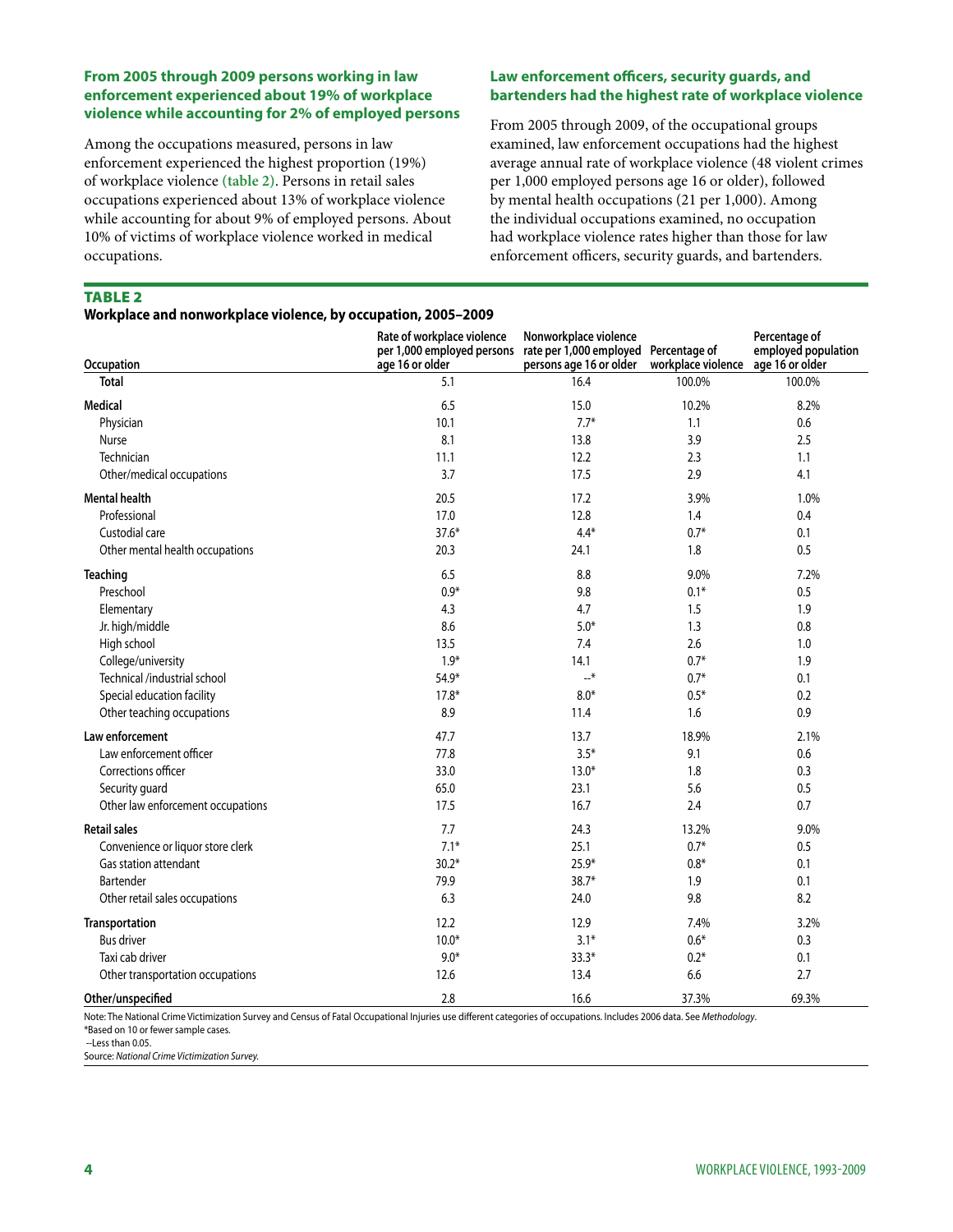Bartenders (80 per 1,000) had the highest workplace violence rate of all retail sales occupations. Persons working in all mental health occupations had a similar rate of workplace violence. Among teaching occupations, no occupation had a higher rate of workplace violence than persons working in technical or industrial schools. All transportation occupations had a similar rate of workplace violence.

# **TABLE 3**

**Rate of workplace and nonworkplace violence, by sex, race/ Hispanic origin, age, marital status, and annual household income, 2005–2009**

|                                                                                                                                     | Rate of nonfatal violence per 1,000 employed<br>persons age 16 or older in- |              |  |  |
|-------------------------------------------------------------------------------------------------------------------------------------|-----------------------------------------------------------------------------|--------------|--|--|
| Victim characteristic                                                                                                               | Workplace                                                                   | Nonworkplace |  |  |
| <b>Total</b>                                                                                                                        | 5.1                                                                         | 16.4         |  |  |
| Sex                                                                                                                                 |                                                                             |              |  |  |
| Male                                                                                                                                | 5.9                                                                         | 17.2         |  |  |
| Female                                                                                                                              | 4.1                                                                         | 15.5         |  |  |
| Race/Hispanic origin                                                                                                                |                                                                             |              |  |  |
| Whitea                                                                                                                              | 5.7                                                                         | 15.3         |  |  |
| Black/African Americana                                                                                                             | 4.1                                                                         | 20.4         |  |  |
| Hispanic/Latinob                                                                                                                    | 3.0                                                                         | 18.0         |  |  |
| American Indian <sup>a</sup>                                                                                                        | 13.0                                                                        | 33.9         |  |  |
| Asian/Pacific Islander <sup>a</sup>                                                                                                 | 3.6                                                                         | 8.2          |  |  |
| Two or more races <sup>a</sup>                                                                                                      | 7.8                                                                         | 60.3         |  |  |
| Age                                                                                                                                 |                                                                             |              |  |  |
| 16-19 years old                                                                                                                     | 3.2                                                                         | 46.9         |  |  |
| $20 - 24$                                                                                                                           | 6.9                                                                         | 36.0         |  |  |
| $25 - 34$                                                                                                                           | 6.9                                                                         | 19.5         |  |  |
| 35-49                                                                                                                               | 4.9                                                                         | 12.4         |  |  |
| $50 - 64$                                                                                                                           | 3.9                                                                         | 7.4          |  |  |
| 65 or older                                                                                                                         | 1.7                                                                         | 3.0          |  |  |
| <b>Marital status</b>                                                                                                               |                                                                             |              |  |  |
| Never married                                                                                                                       | 6.2                                                                         | 29.3         |  |  |
| Married                                                                                                                             | 4.3                                                                         | 7.2          |  |  |
| Widowed                                                                                                                             | 5.1                                                                         | 7.6          |  |  |
| Divorced or separated                                                                                                               | 6.4                                                                         | 29.2         |  |  |
| Annual household income                                                                                                             |                                                                             |              |  |  |
| Less than \$7,500                                                                                                                   | $2.8*$                                                                      | 55.7         |  |  |
| \$7,500 to \$14,999                                                                                                                 | 7.2                                                                         | 39.8         |  |  |
| \$15,000 to \$24,999                                                                                                                | 6.2                                                                         | 26.2         |  |  |
| \$25,000 to \$34,999                                                                                                                | 5.2                                                                         | 23.1         |  |  |
| \$35,000 to \$49,999                                                                                                                | 4.9                                                                         | 17.5         |  |  |
| \$50,000 to \$74,999                                                                                                                | 7.0                                                                         | 11.6         |  |  |
| \$75,000 or more                                                                                                                    | 4.4                                                                         | 9.8          |  |  |
| Unknown                                                                                                                             | 4.3                                                                         | 15.8         |  |  |
| Note. Includes 2006 data. See Methodology.<br>*Based on 10 or fewer sample cases.<br>dExcludes persons of Hispanic or Latino origin |                                                                             |              |  |  |

aExcludes persons of Hispanic or Latino origin.

b<sub>Includes all racial groups.</sub>

Source: *National Crime Victimization Survey.*

# **Persons working in custodial care, technical/industrial schools, and law enforcement had higher rates of workplace violence than nonworkplace violence**

The rate of workplace violence was greater than the rate of nonworkplace violence for several occupations examined. For persons in custodial care occupations, workers in technical/industrial schools, law enforcement officers, corrections officers, and security guards, the rate of workplace violence was higher than the rate of nonworkplace violence. For nurses and persons working in preschools and colleges/universities, and convenience store/liquor store clerks, the rate of workplace violence was lower than the rate of violence outside of the workplace.

No occupational group had a higher rate of nonworkplace violence than retail sales occupations. All retail sales occupations had an equal rate of nonworkplace violence. While law enforcement officers and security guards were among the occupations with the highest rate of workplace violence, these occupations did not have the highest rate of nonworkplace violence among the examined occupations.

# **For all gender and racial groups examined, the rate of workplace violence was lower than the rate of nonworkplace violence**

From 2005 through 2009, males had a higher rate of workplace violence and a slightly higher rate of nonworkplace violence than females **(table 3)**. Whites had a higher rate of workplace violence than blacks, while blacks had a higher rate of nonworkplace violence than whites. There was no statistically significant difference between whites and American Indians in the rate of workplace violence. Hispanics were similar to blacks and Asians in their rates of workplace violence. Asians were the least likely of all racial/ethnic groups examined to experience nonworkplace violence.

Among employed persons, those ages 20 to 34 had the highest rate of workplace violence while persons ages 16 to 19 had the highest rate of nonworkplace violence. Persons who had never married had a higher rate of workplace violence than those who were married and the same rate as persons who were widowed, divorced, or separated. Persons in households with annual incomes of \$50,000 to \$74,999 had similar rates of workplace violence as persons in households with annual incomes of \$7,500 to \$14,999. Individuals in households with lower annual incomes had a higher rate of nonworkplace violence than individuals in households with higher annual incomes.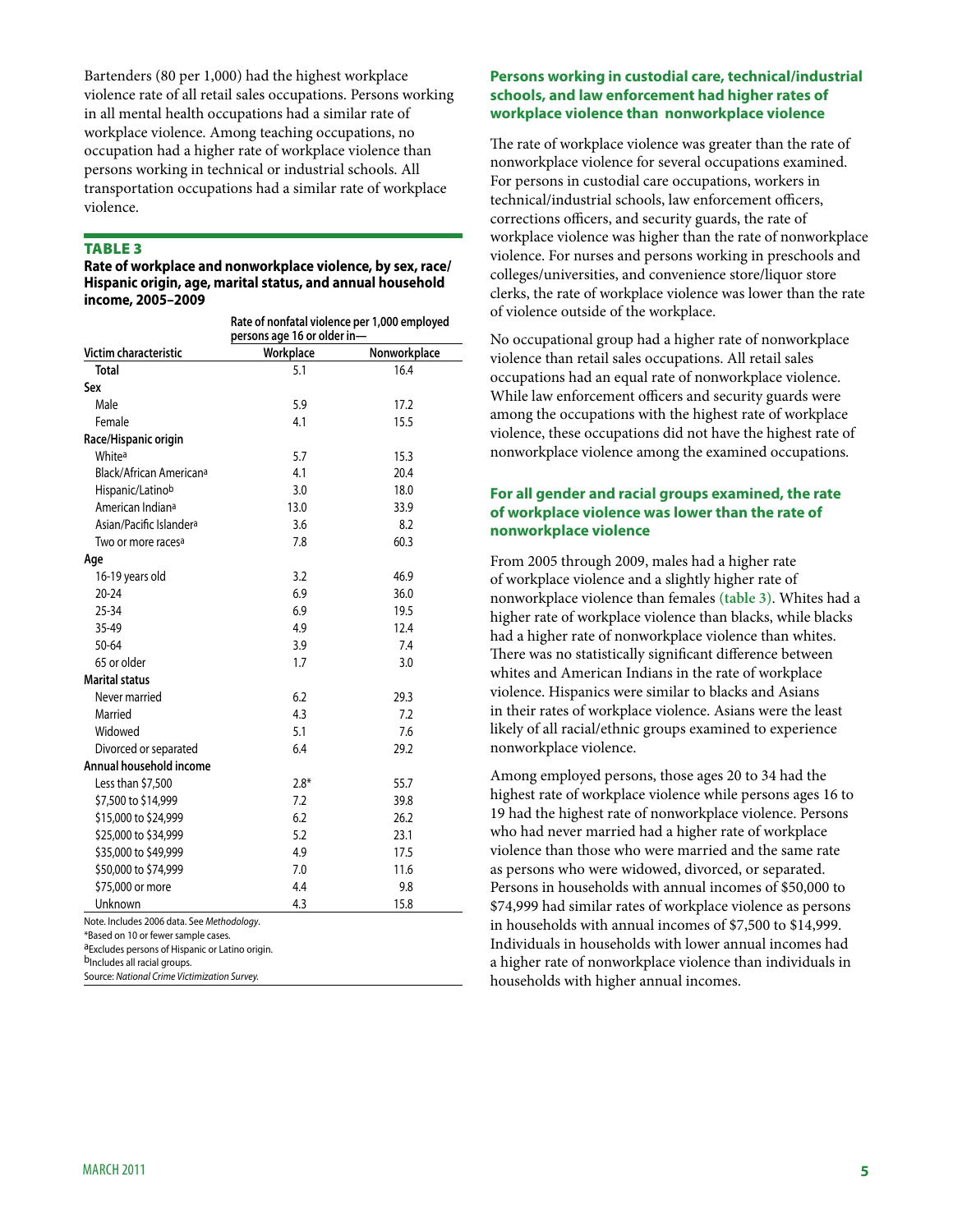# **From 2005 through 2009 victims of workplace violence had a higher percentage of males, whites, married persons, and persons in households with larger annual incomes than victims of nonworkplace violence**

Males accounted for about 63% of victims of workplace violence and 57% of victims of nonworkplace violence **(table 4)**. Whites made up a larger percentage of workplace violence victims (78%) than nonworkplace violence victims (66%). Both blacks and Hispanics accounted for smaller percentages of victims of workplace violence (9% black, 8% Hispanic) than victims of nonworkplace violence (13% black, 15% Hispanic).

#### **TABLE 4**

**Percent of workplace and nonworkplace violence and employed persons, by sex, race/Hispanic origin, age, marital status and annual household income, 2005–2009**

|                                     | Percent of nonfatal violence<br>victims |                        | Percent of employed<br>persons age 16 or |  |
|-------------------------------------|-----------------------------------------|------------------------|------------------------------------------|--|
| Victim characteristic               |                                         | Workplace Nonworkplace | older                                    |  |
| <b>Total</b>                        | 100.0%                                  | 100.0%                 | 100.0%                                   |  |
| Sex                                 |                                         |                        |                                          |  |
| Male                                | 62.9%                                   | 56.7%                  | 54.1%                                    |  |
| Female                              | 37.1                                    | 43.3                   | 45.9                                     |  |
| Race/Hispanic origin                |                                         |                        |                                          |  |
| Whitea                              | 77.9%                                   | 65.5%                  | 70.0%                                    |  |
| Black/African American <sup>a</sup> | 8.7                                     | 13.4                   | 10.8                                     |  |
| Hispanic/Latinob                    | 7.8                                     | 14.8                   | 13.5                                     |  |
| American Indiana                    | 1.3                                     | 1.0                    | 0.5                                      |  |
| Asian/Pacific Islander <sup>a</sup> | 3.1                                     | 2.2                    | 4.4                                      |  |
| Two or more races <sup>a</sup>      | 1.3                                     | 3.0                    | 0.8                                      |  |
| Age                                 |                                         |                        |                                          |  |
| 16-19 years old                     | 3.0%                                    | 13.7%                  | 4.8%                                     |  |
| $20 - 24$                           | 13.7                                    | 22.1                   | 10.1                                     |  |
| $25 - 34$                           | 29.3                                    | 25.8                   | 21.7                                     |  |
| 35-49                               | 34.0                                    | 26.8                   | 35.4                                     |  |
| $50 - 64$                           | 18.8                                    | 10.9                   | 24.3                                     |  |
| 65 or older                         | 1.3                                     | 0.7                    | 3.8                                      |  |
| <b>Marital status</b>               |                                         |                        |                                          |  |
| Never married                       | 35.0%                                   | 51.7%                  | 29.0%                                    |  |
| Married                             | 47.2                                    | 24.8                   | 56.4                                     |  |
| Widowed                             | 1.8                                     | 0.9                    | 1.9                                      |  |
| Divorced or separated               | 16.0                                    | 22.6                   | 12.7                                     |  |
| Annual household income             |                                         |                        |                                          |  |
| Less than \$7,500                   | $1.0\%$ *                               | 6.2%                   | 1.8%                                     |  |
| \$7,500 to \$14,999                 | 4.4                                     | 7.5                    | 3.1                                      |  |
| \$15,000 to \$24,999                | 7.8                                     | 10.2                   | 6.4                                      |  |
| \$25,000 to \$34,999                | 8.2                                     | 11.4                   | 8.1                                      |  |
| \$35,000 to \$49,999                | 12.2                                    | 13.4                   | 12.5                                     |  |
| \$50,000 to \$74,999                | 22.4                                    | 11.5                   | 16.3                                     |  |
| \$75,000 or more                    | 23.5                                    | 16.4                   | 27.5                                     |  |
| Unknown                             | 20.6                                    | 23.4                   | 24.3                                     |  |

Note: Details do not sum to total due to rounding. Includes 2006 data. See *Methodology*. \*Based on 10 or fewer sample cases.

a Excludes persons of Hispanic or Latino origin.

b<sub>Includes all racial groups.</sub>

Source: *National Crime Victimization Survey.*

Workplace violence had a larger proportion of older victims than nonworkplace violence. About 54% of workplace violence victims were ages 35 or older while 39% of nonworkplace violence victims were of similar ages. About 17% of workplace violence victims were ages 16 to 24 while about 36% of nonworkplace violence victims fell into this age category.

About 35% of victims of workplace violence had never married, compared to about 52% of victims of nonworkplace violence. Married persons accounted for about 47% of workplace violence victims and about 25% of nonworkplace violence victims. About 46% of victims of workplace violence were in households with annual incomes of at least \$50,000, compared to about 28% of victims of nonworkplace violence.

# **Strangers committed the greatest proportion of workplace violence**

From 2005 through 2009, strangers committed about 53% of workplace violence against males and about 41% against females **(table 5)**. Similar proportions of males and females were victims of intimate partner violence in the workplace. About a quarter (26%) of workplace violence against males and about a third against females were committed by someone with whom the victim had a work relationship.1 Among the work relationships examined, coworkers were the most likely to attack persons in the workplace. Current or former coworkers committed 16% of workplace violence against males and about 14% against females. Patients committed a higher percentage of workplace violence against females than males.

1Work relationships include offenders who were customers, clients, patients, and current or former supervisors, employees, or coworkers of the victim.

#### **TABLE 5**

#### **Victim/offender relationship for victims of workplace violence, by sex, 2005–2009**

|                                 |        | Percent of workplace violence |  |  |
|---------------------------------|--------|-------------------------------|--|--|
| Victim/offender relationship    | Male   | Female                        |  |  |
| Total                           | 100.0% | 100.0%                        |  |  |
| Intimate partner                | $0.8*$ | $1.7*$                        |  |  |
| Other relatives                 | $0.6*$ | $0.7*$                        |  |  |
| Well-known/casual acquaintances | 11.7   | 18.9                          |  |  |
| Work relationships              | 25.5%  | 31.7%                         |  |  |
| Customer/client                 | 3.9    | 6.5                           |  |  |
| Patient                         | $1.5*$ | 6.0                           |  |  |
| Current or former-              |        |                               |  |  |
| Supervisor                      | $1.2*$ | 3.3                           |  |  |
| Employee                        | 2.6    | $1.7*$                        |  |  |
| Co-worker                       | 16.3   | 14.3                          |  |  |
| Do not know relationship        | 8.5%   | 6.1%                          |  |  |
| Stranger                        | 52.9%  | 40.9%                         |  |  |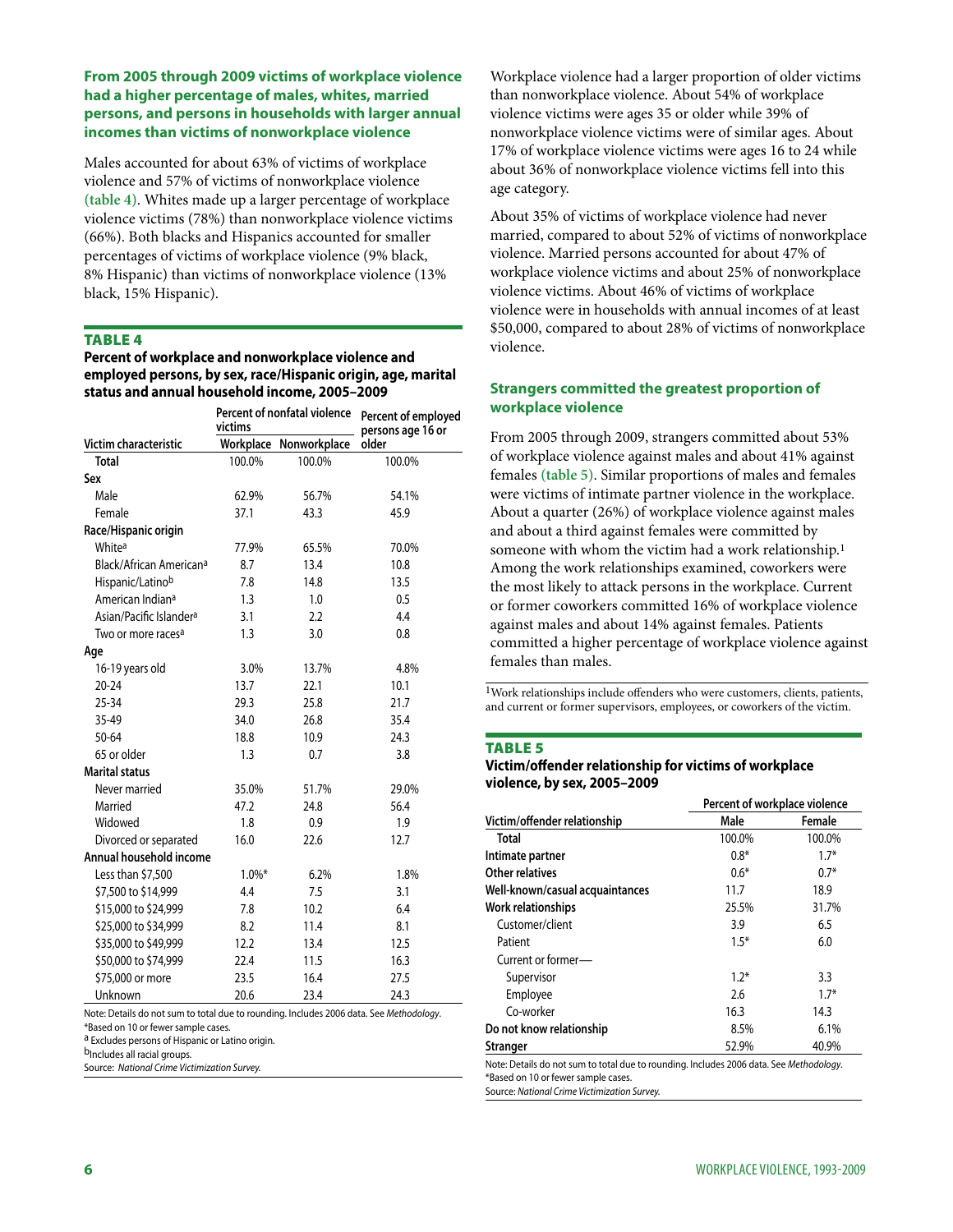# **Victims of workplace violence were slightly less likely to have resisted their offenders than victims of nonworkplace violence**

Three in 5 incidents of workplace violence involved victims who resisted their offenders **(table 6)**. From 2005 through 2009, victims resisted their offenders in about 60% of all incidents of workplace violence. While equally likely to use nonconfrontational tactics, victims of workplace violence were less likely than victims of nonworkplace violence to threaten or attack an offender without a weapon.

#### **TABLE 6**

#### **Victim resistance during workplace and nonworkplace violence, 2005–2009**

|                                       | Percent of nonfatal violent<br>victimizations in- |              |  |
|---------------------------------------|---------------------------------------------------|--------------|--|
| Resistence type                       | Workplace                                         | Nonworkplace |  |
| Total                                 | 100.0%                                            | 100.0%       |  |
| No resistance                         | 39.6                                              | 35.2         |  |
| Resisted                              | 60.4                                              | 64.8         |  |
| Threatened/attacked with a firearm    | 1.4                                               | 0.7          |  |
| Threatened/attacked with other weapon | $0.9*$                                            | 1.1          |  |
| Threatened/attacked without a weapon  | 18.3                                              | 25.8         |  |
| Nonconfrontational tactics-yelling,   |                                                   |              |  |
| running, argued with offender         | 29.1                                              | 32.4         |  |
| Other reaction                        | 10.6                                              | 4.8          |  |

Note: Excludes incidents in which the reaction was unknown. Details do not sum to total due to rounding. Includes 2006 data. See *Methodology*.

\*Based on 10 or fewer sample cases.

Source: *National Crime Victimization Survey.*

#### **TABLE 7**

#### **Perceived offender drug/alcohol use in workplace and nonworkplace violence, 2005–2009**

|                                              | Percent of nonfatal violent<br>victimizations in- |              |  |
|----------------------------------------------|---------------------------------------------------|--------------|--|
| Offender drug/alcohol use                    | Workplace                                         | Nonworkplace |  |
| Total                                        | 100.0%                                            | 100.0%       |  |
| Perceived to be using drugs or alcohol       | 24.5                                              | 36.6         |  |
| Not using drugs or alcohol                   | 39.5                                              | 21.9         |  |
| Do not know                                  | 36.0                                              | 41.5         |  |
| Note: Includes 2006 data. See Methodology.   |                                                   |              |  |
| Source: National Crime Victimization Survey. |                                                   |              |  |

# **Workplace violence was less likely to involve an offender under the influence of alcohol or drugs than nonworkplace violence**

A smaller percentage of workplace violence (25%) involved an offender under the influence of alcohol or drugs than nonworkplace violence (37%), according to victims **(table 7)**. About 40% of workplace violence did not involve an offender under the influence of alcohol or drugs, compared to about 22% of nonworkplace violence.

# **Firearms were less likely to be present in workplace violence than nonworkplace violence**

Weapons were less likely to be present in workplace violence than during nonworkplace violence **(table 8)**. From 2005 through 2009, weapons were present in about 18% of workplace violence and about 27% of nonworkplace violence. Firearms were present in about 5% of workplace violence and about 10% of nonworkplace violence.

#### **TABLE 8**

#### **Weapons presented by offender in workplace violence and nonworkplace violence, 2005-2009**

|                                     | Percent of nonfatal violent<br>victimizations in- |              |  |
|-------------------------------------|---------------------------------------------------|--------------|--|
| Weapon type                         | Workplace                                         | Nonworkplace |  |
| <b>Total</b>                        | 100.0%                                            | 100.0%       |  |
| No weapon                           | 77.5                                              | 65.4         |  |
| Weapon                              | 18.3                                              | 26.6         |  |
| Firearm                             | 5.2                                               | 10.4         |  |
| Knife                               | 5.2                                               | 6.8          |  |
| Other Weapon                        | 7.0                                               | 7.8          |  |
| Unknown weapon type                 | 1.0                                               | 1.6          |  |
| Did not know if offender had weapon | 4.2                                               | 8.0          |  |

Note: Details do not sum to total due to rounding. Includes 2006 data. See *Methodology*. Source: *National Crime Victimization Survey.*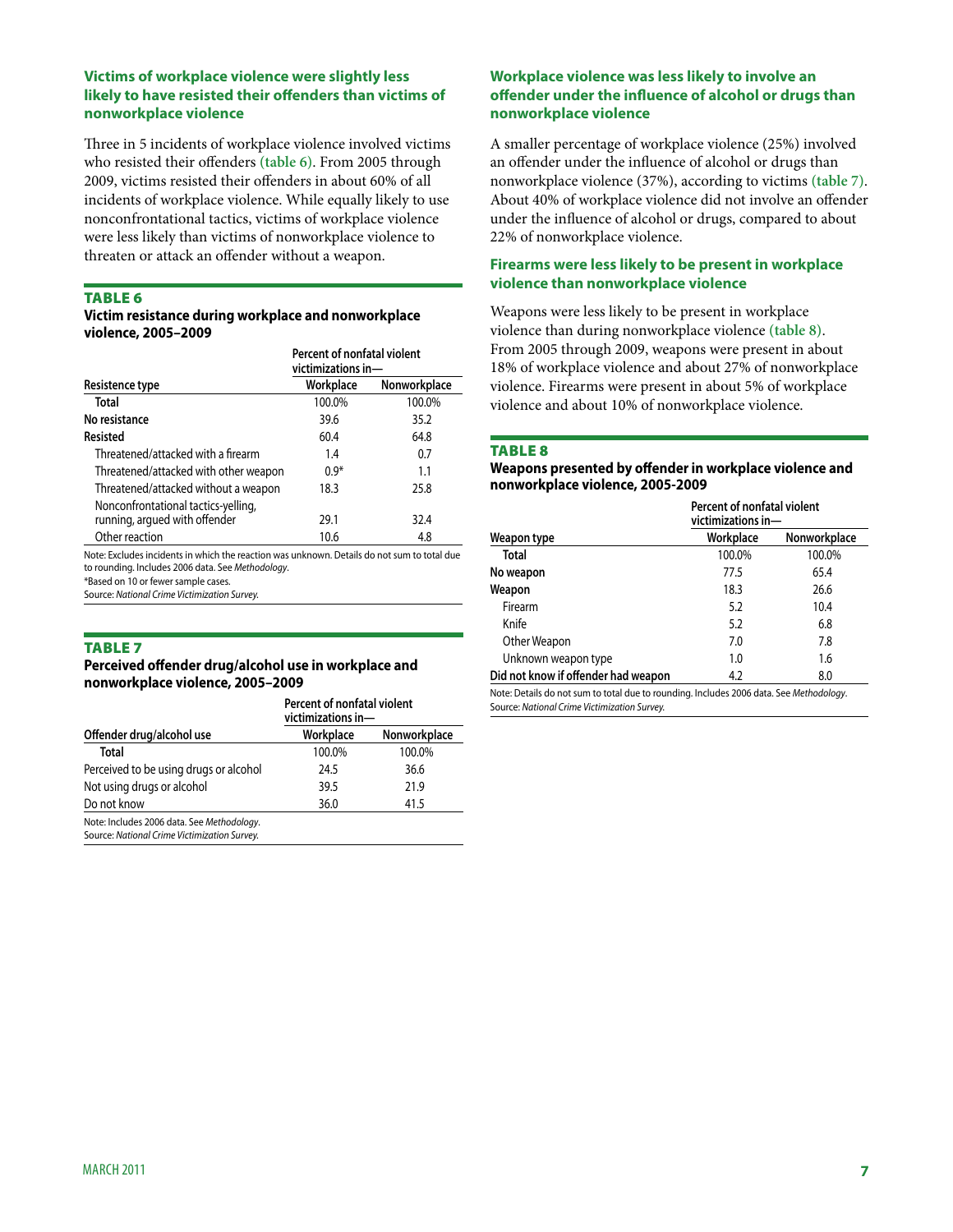From 2005 through 2009, victims of workplace violence (13%) were less likely to be injured than victims of nonworkplace violence (29%) **(table 9)**. The percentage of workplace violence victims who had serious injuries (2%) was lower than the percentage of victims of nonworkplace violence (4%) **(table 10)**.

# **Workplace violence was slightly less likely than nonworkplace violence to be reported to police**

About 47% of workplace violence was reported to police, compared to about 52% of nonworkplace violence **(table 11)**. A smaller percentage of nonworkplace violence against males was reported to police than nonworkplace violence against females. However, police notification of workplace violence did not differ by the victim's gender. No statistically significant differences were found between the percentages of nonworkplace and workplace violence against whites, blacks, American Indians, and Asians reported to the police. For Hispanics, a slightly higher percentage of nonworkplace than workplace violence incidents was reported to the police.

#### **TABLE 9**

#### **Injury and treatment for victims of workplace and nonworkplace violence, 2005–2009**

|                  | Percent of nonfatal violent victimizations in- |              |  |
|------------------|------------------------------------------------|--------------|--|
| Injury/treatment | Workplace                                      | Nonworkplace |  |
| <b>Total</b>     | 100.0%                                         | 100.0%       |  |
| Not injured      | 86.7                                           | 71.1         |  |
| Injured          | 13.3                                           | 28.7         |  |
| Not treated      | 7.0                                            | 16.7         |  |
| Treated          | 6.3                                            | 12.0         |  |
| Do not know      | $\rightarrow$                                  | $0.1*$       |  |

Note: Details do not sum to total due to rounding. Includes 2006 data. See *Methodology*. -- Rounds to less than 0.05%.

\*Based on 10 or fewer sample cases.

Source: *National Crime Victimization Survey.*

#### **TABLE 10**

#### **Injury type, workplace and nonworkplace violence, 2005–2009**

|                             | Percent of nonfatal violent victimizations in- |              |  |  |
|-----------------------------|------------------------------------------------|--------------|--|--|
| Injury type                 | Workplace                                      | Nonworkplace |  |  |
| <b>Total</b>                | 100.0%                                         | 100.0%       |  |  |
| No injury                   | 86.7                                           | 71.1         |  |  |
| Serious injury              | 1.8                                            | 4.4          |  |  |
| Minor injury                | 11.3                                           | 23.2         |  |  |
| Rape without other injuries | $0.1*$                                         | 1.1          |  |  |
| Do not know                 | $0.1*$                                         | $0.2*$       |  |  |

Note: Rape with other injuries was classified as either serious injury or minor injury. Includes 2006 data. See *Methodology*.

\*Based on 10 or fewer sample cases.

Source: *National Crime Victimization Survey.*

For victims ages 34 or younger, there was no statistically significant difference in the percentages of nonworkplace and workplace violence reported to the police. For victims ages 35 or older, workplace violence was at least slightly less likely than nonworkplace violence to be reported to police.

About 77% of workplace robberies were brought to the attention of the police. This percentage is lower than the percentages found for workplace rape/sexual assault and simple assault and similar to the percentage found for workplace aggravated assault. Robbery in the workplace was slightly more likely to be reported to police than robbery outside of the workplace.

# Table 11

#### **Workplace and nonworkplace violence reported to the police, by sex, race/Hispanic origin, age, and type of crime, 2005–2009**

|                                            | Percent of nonfatal violent<br>victimizations in- |              |  |
|--------------------------------------------|---------------------------------------------------|--------------|--|
| Victim characteristic                      | Workplace                                         | Nonworkplace |  |
| <b>Total</b>                               | 46.7%                                             | 51.5%        |  |
| Sex                                        |                                                   |              |  |
| Male                                       | 49.2%                                             | 47.4%        |  |
| Female                                     | 42.5                                              | 56.7         |  |
| Race                                       |                                                   |              |  |
| White <sup>a</sup>                         | 47.6%                                             | 50.3%        |  |
| Black/African Americana                    | 47.5                                              | 58.4         |  |
| Hispanic/Latinob                           | 33.9                                              | 51.7         |  |
| American Indian/Alaska Native <sup>a</sup> | $61.5*$                                           | 62.6         |  |
| Asian/Pacific Islander <sup>a</sup>        | 41.7                                              | 51.0         |  |
| Two or more races <sup>a</sup>             | $64.5*$                                           | 39.9         |  |
| Age                                        |                                                   |              |  |
| 16-19 years old                            | 28.3%*                                            | 39.8%        |  |
| $20 - 24$                                  | 38.1                                              | 48.1         |  |
| $25 - 34$                                  | 56.3                                              | 53.5         |  |
| 35-49                                      | 47.4                                              | 57.2         |  |
| 50-64                                      | 40.5                                              | 52.7         |  |
| 65 or older                                | $33.1*$                                           | 71.5         |  |
| Type of crime                              |                                                   |              |  |
| Serious violent crimes                     | 62.5%                                             | 58.6%        |  |
| Rape/sexual assault                        | 39.4                                              | 36.7         |  |
| Robbery                                    | 76.8                                              | 59.4         |  |
| Aggravated assault                         | 63.0                                              | 62.1         |  |
| Simple assault                             | 42.2                                              | 47.0         |  |

\*Based on 10 or fewer sample cases.

aExcludes persons of Hispanic or Latino origin.

bIncludes all racial groups.

cSerious violent crime consists of rape/sexual assault, robbery and aggravated assault and excludes simple assault.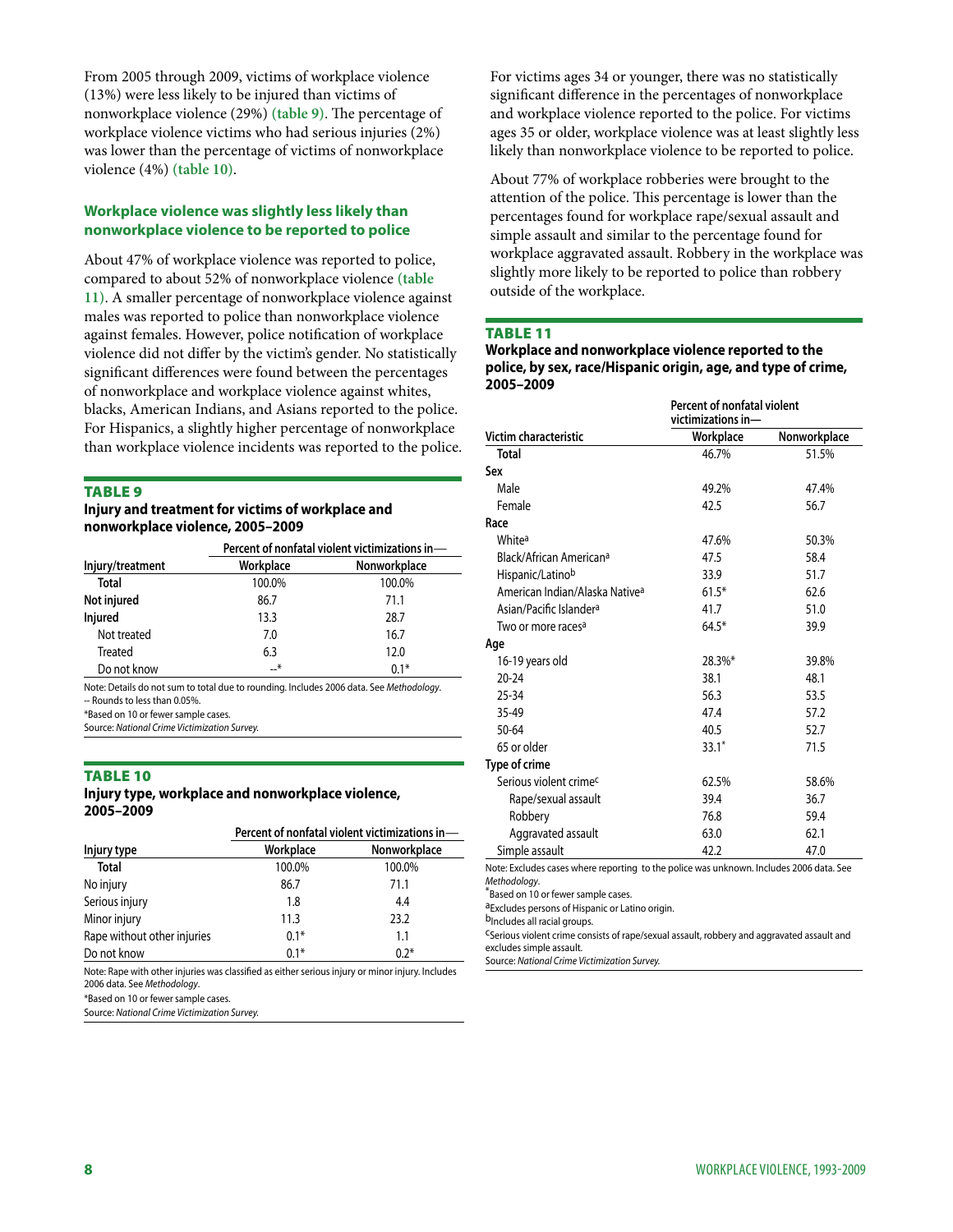# **The most common reasons for reporting workplace violence to the police were to stop or prevent an incident from happening (31%), prevent future incidents (21%), and stop attacker (20%)**

This rank ordering of reasons was similar to that for nonworkplace violence (41%, 31%, and 13%) **(table 12)**. However, a lower percentage of workplace violence (31%)

#### **TABLE 12**

**Reason for reporting incident to police other than incident was a crime, by workplace and nonworkplace violence, 2005–2009**

|                                      | Percent of victims in- |              |  |
|--------------------------------------|------------------------|--------------|--|
| Reason reported                      | Workplace              | Nonworkplace |  |
| Personal reasons                     |                        |              |  |
| Stop or prevent this incident from   |                        |              |  |
| happening                            | 31.1%                  | 41.4%        |  |
| Needed help or injured               | $2.9*$                 | 3.9          |  |
| Recover property                     | 3.8                    | 5.3          |  |
| Collect insurance                    | $0.4*$                 | $0.8*$       |  |
| Prevent future incidents against     |                        |              |  |
| respondents                          | 20.5                   | 30.9         |  |
| <b>Public safety-related reasons</b> |                        |              |  |
| Stop this offender from committing   |                        |              |  |
| other crimes against anyone          | 19.9                   | 13.3         |  |
| Punish offender                      | 10.1                   | 11.6         |  |
| Catch offender                       | 4.7                    | 8.1          |  |
| Improve police surveillance          | $3.5*$                 | 5.3          |  |
| Duty to let police know about crime  | 13.7                   | 7.0          |  |
| Other                                | 9.4                    | 4.5          |  |
| No other reason                      | 29.2                   | 21.5         |  |

Note: Percentages sum to more than 100% because victims may have reported more than one reason. Includes 2006 data. See *Methodology*.

\*Based on 10 or fewer sample cases.

Source: *National Crime Victimization Survey.*

#### **TABLE 13**

**Reason for not reporting crime to police, by workplace and nonworkplace violence, 2005–2009**

|                              | Percent of victims in- |              |  |  |
|------------------------------|------------------------|--------------|--|--|
| Reason not reported          | Workplace              | Nonworkplace |  |  |
| Reported to another official | 37.8%                  | 6.7%         |  |  |
| Personal matter              | 22.4                   | 26.1         |  |  |
| Not important enough         | 23.7                   | 26.3         |  |  |
| No insurance                 | $0.2*$                 | $0.3*$       |  |  |
| Found out too late           | $0.4*$                 | $0.4*$       |  |  |
| Cannot recover property      | $-$ *                  | $0.2*$       |  |  |
| Lack of proof                | 2.3                    | 5.6          |  |  |
| Police would not help        | 8.6                    | 18.5         |  |  |
| Protect offender             | 3.0                    | 8.3          |  |  |
| Advised not to report        | $0.5*$                 | 0.5          |  |  |
| Fear of reprisal             | 3.8                    | 6.4          |  |  |
| Too inconvenient             | 2.1                    | 7.9          |  |  |
| Other                        | 13.8                   | 12.5         |  |  |
| Does not know                | $0.3*$                 | 0.8          |  |  |

Note: Percentages sum to more than 100% because victims may have reported more than one reason. Includes 2006 data. See *Methodology*.

\*Based on 10 or fewer sample cases.

--Rounds to less than 0.05%.

Source: *National Crime Victimization Survey.*

was reported to the police than nonworkplace violence (41%) to stop or prevent the crime from happening. Reports intended to prevent the offender from committing future crimes against the victim were less likely for incidents of workplace violence (21%) than for incidents of nonworkplace violence (31%). About 14% of workplace violence was reported out of duty to inform the police about crime compared to 7% of nonworkplace violence that was reported for such a reason.

# **The most common reason why workplace violence was not reported to the police was that the incident was reported to another official**

About 38% of workplace violence was not reported to the police because the incident was reported to another official, compared to about 7% of nonworkplace violence **(table 13)**. Similar to the percentages of nonworkplace violence that were not reported to police, about 22% of workplace violence was not reported to police because the victim thought the incident was a personal matter. About 24% of workplace violence was not reported to police because the victim believed that the incident was not important enough to be reported.

# **The number of homicides in the workplace decreased by 51% between 1993 and 2009**

According to the Bureau of Labor Statistics' Census of Fatal Occupational Injuries (CFOI), the number of victims ages 16 or older of workplace homicides decreased by 39% from 1,068 in 1993 to 648 in 1999 **(figure 4)**. The number decreased again in 2004 to 559. In 2009, based on preliminary data, there were 521 workplace homicides, a decrease from 2008 when there were 526 workplace homicides.





Note: 2009 data are preliminary. Previous years are based on final data. Excludes fatalities due to the September 11th terrorist attack. Source: *Census of Fatal Occupational Injuries*, *U.S. Department of Labor, Bureau of Labor Statistics*.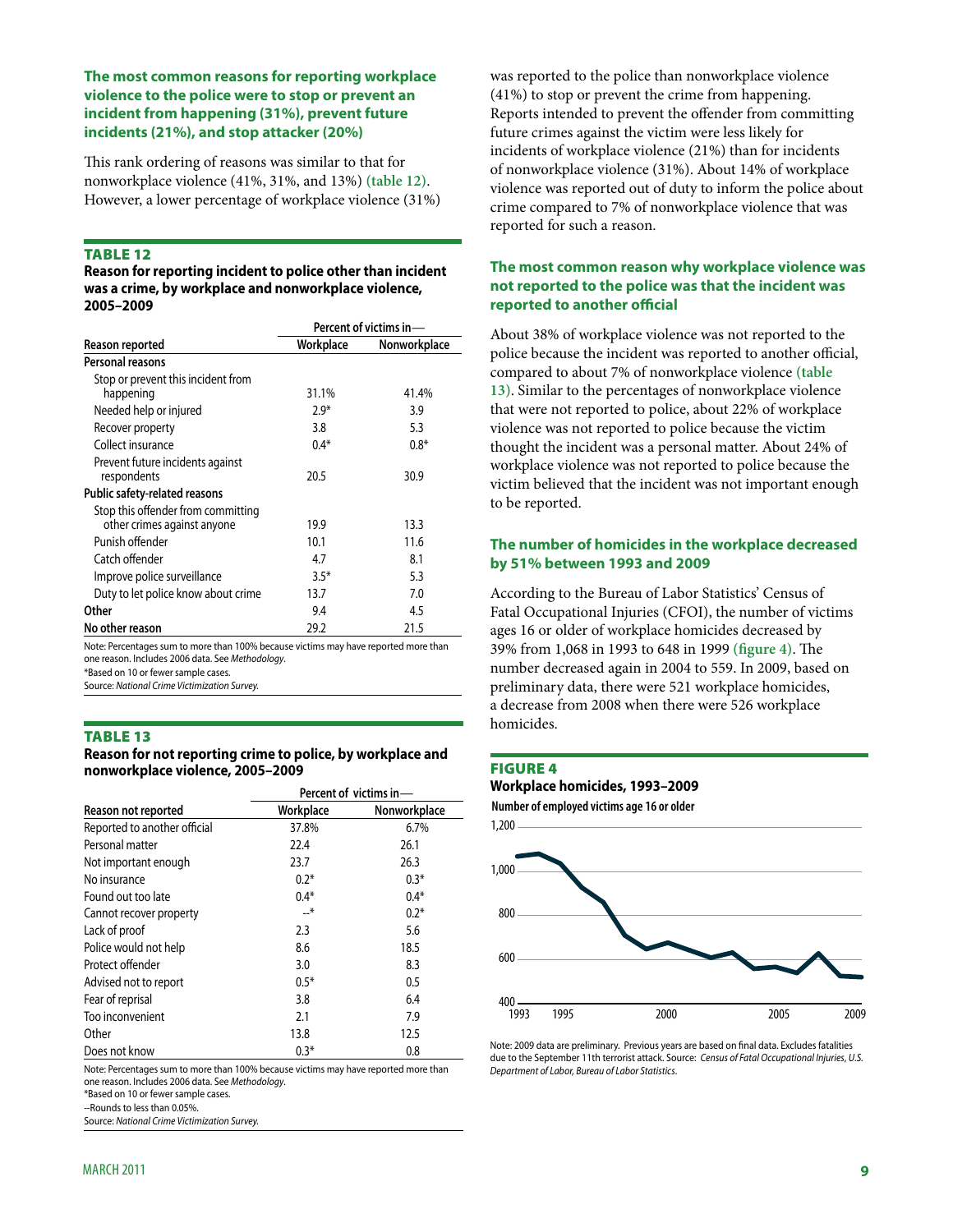# **From 2005 through 2009, a third of workplace homicide victims worked in sales-related occupations**

In about 33% of workplace homicides that occurred from 2005 through 2009, the victim worked in a sales or office occupation **(table 14)**. This includes sales-related occupations, which made up 28% of the occupations of workplace homicide victims. A third of workplace homicide victims worked in service occupations, including persons working in protective services. Persons in protective service occupations accounted for 17% of workplace homicide victims.

# **TABLE 14**

| Workplace homicides, by occupation of victim, 2005-2009 |  |  |
|---------------------------------------------------------|--|--|
|                                                         |  |  |

| Occupation                                             | Percent of workplace homicide<br>victims age 16 or older |
|--------------------------------------------------------|----------------------------------------------------------|
| <b>Total</b>                                           | 100.0%                                                   |
| Management, business and financial                     | 9.6%                                                     |
| Management<br><b>Business and financial operations</b> | 9.2<br>0.4                                               |
| Professional and related                               | 5.1%                                                     |
| Computer and mathematical                              | $-$ *                                                    |
| Architecture and engineering                           | $0.3*$                                                   |
| Life, physical, and social science                     | $0.1*$                                                   |
| Community and social services                          | 1.2                                                      |
| Legal                                                  | 0.6                                                      |
| Education, training, and library                       | 0.6                                                      |
| Arts, design, entertainment, sports,<br>and media      | 1.1                                                      |
| Healthcare practitioners and technical                 | 1.2                                                      |
| Service                                                | 30.4%                                                    |
| Healthcare support                                     | 0.7                                                      |
| Protective service                                     | 17.2                                                     |
| Food preparation and service-related                   | 7.2                                                      |
| Building and grounds cleaning                          |                                                          |
| and maintenance                                        | 2.4                                                      |
| Personal care and service                              | 2.9                                                      |
| Sales and office                                       | 32.8%                                                    |
| Sales and related                                      | 27.9                                                     |
| Office and administrative support                      | 4.9                                                      |
| Natural resources, construction, and                   |                                                          |
| maintenance                                            | 6.5%                                                     |
| Farming, fishing, and forestry                         | 0.8                                                      |
| Construction and extraction                            | 3.0                                                      |
| Installation, maintenance and repair                   | 2.7                                                      |
| Production, transportation, and material               |                                                          |
| moving                                                 | 15.7%                                                    |
| Production                                             | 2.4                                                      |
| Transportation and material moving                     | 13.2                                                     |

Note: The National Crime Victimization Survey and Census of Fatal Occupational Injuries use different categories of occupations. See *Methodology*. Includes 2009 data which are preliminary. Excludes homicides where the victim occupation was unknown. Details do not sum to total due to rounding.

\*Based on 10 or fewer cases.

-- Rounds to less than 0.05%.

Source: *Census of Fatal Occupational Injuries, U.S. Department of Labor, Bureau of Labor Statistics*.

# **The majority of victims of workplace homicide from 2005 through 2009 were male and middle-aged**

Males accounted for 4 in 5 victims of workplace homicide **(table 15)**. From 2005 through 2009, about 48% of all workplace homicide victims were between the ages of 35 and 54, about 21% were ages 55 or older, and about 10% were ages 16 to 24. Whites accounted for about half of all workplace homicide victims while blacks represented about a fifth of all victims. In comparison, Hispanics accounted for 16% of all workplace homicide victims; Asians accounted for 11%.

#### Table 15

#### **Workplace homicide victims, by sex, age, race/Hispanic origin, 2005–2009**

| Victim characteristic                                                                                                                  | Percent of workplace homicide<br>victims age 16 or older |
|----------------------------------------------------------------------------------------------------------------------------------------|----------------------------------------------------------|
| Total                                                                                                                                  | 100.0%                                                   |
| Sex                                                                                                                                    |                                                          |
| Male                                                                                                                                   | 81.6%                                                    |
| Female                                                                                                                                 | 18.4                                                     |
| Age                                                                                                                                    |                                                          |
| 16-19 years old                                                                                                                        | 2.2%                                                     |
| $20 - 24$                                                                                                                              | 7.4                                                      |
| 25-34                                                                                                                                  | 21.0                                                     |
| 35-44                                                                                                                                  | 25.4                                                     |
| 45-54                                                                                                                                  | 22.6                                                     |
| 55-64                                                                                                                                  | 14.8                                                     |
| 65 or older                                                                                                                            | 6.3                                                      |
| Race/Hispanic origin                                                                                                                   |                                                          |
| Whitea                                                                                                                                 | 48.9%                                                    |
| Black/African American <sup>a</sup>                                                                                                    | 21.7                                                     |
| Hispanic/Latinob                                                                                                                       | 16.2                                                     |
| American Indian <sup>a</sup>                                                                                                           | $0.4*$                                                   |
| Asian/Pacific Islander <sup>a</sup>                                                                                                    | 11.2                                                     |
| Two or more races <sup>a</sup>                                                                                                         | $0.1*$                                                   |
| Other or race not reported                                                                                                             | 1.3                                                      |
| Note: Includes 2009 preliminary data. Details do not sum to total due to rounding. See<br>Methodology.<br>*Based on 10 or fewer cases. |                                                          |
| aExcludes persons of Hispanic or Latino origin.                                                                                        |                                                          |
| b <sub>Includes all racial groups.</sub>                                                                                               |                                                          |
| Source: Census of Fatal Occupational Injuries, U.S. Department of Labor, Bureau of Labor<br>Statistics.                                |                                                          |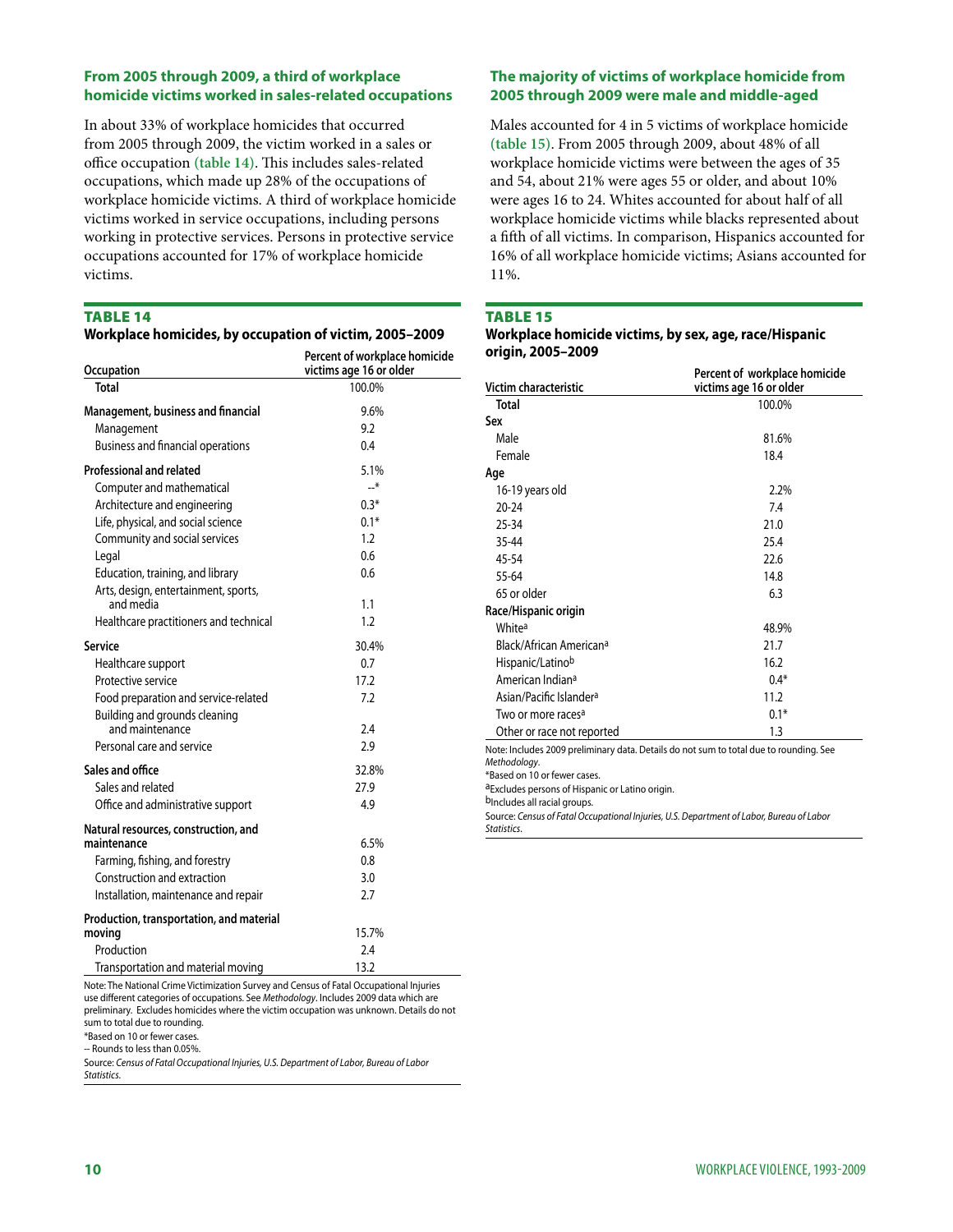# **Robbers and other assailants accounted for the majority of workplace homicide offenders**

From 2005 through 2009, about 38% of workplace homicide offenders were robbers **(table 16)**. Work associates accounted for about a fifth, and customers and clients represented about 10% of all workplace homicide offenders. Current and former coworkers committed 11% of workplace homicides. Spouses constituted about 3% of offenders in workplace homicides.

#### **Most workplace homicides resulted from shootings**

Shootings accounted for about 80% of workplace homicides from 2005 through 2009 **(table 17)**. About 14% of workplace homicides resulted from stabbings, hittings, kickings, or beatings.

#### **TABLE 16**

**Workplace homicides, by offender type, 2005–2009**

| Offender type                             | Percent of workplace homicide<br>victims age 16 or older |
|-------------------------------------------|----------------------------------------------------------|
| Total                                     | 100.0%                                                   |
| <b>Robbers and other assailants</b>       | 70.3%                                                    |
| Robbers                                   | 38.3                                                     |
| Other assailants                          | 32.0                                                     |
| <b>Work associates</b>                    | 21.4%                                                    |
| Co-worker, former coworker                | 11.4                                                     |
| Customer, client                          | 10.0                                                     |
| <b>Relatives</b>                          | 4.0%                                                     |
| Spouse                                    | 2.9                                                      |
| Other relatives                           | 0.8                                                      |
| Other personal acquaintances              | 4.3%                                                     |
| Current or former boyfriend or girlfriend | 2.0                                                      |
| Other acquaintances                       | 2.3                                                      |

Note: Excludes strangers or assailants who were unknown. Includes 2009 preliminary data. Details do not sum to total due to rounding. See *Methodology*.

Source: *Census of Fatal Occupational Injuries, U.S. Department of Labor, Bureau of Labor Statistics*.

# Table 17

#### **Workplace homicides, by incident type, 2005–2009**

| Incident type             | Percent of workplace homicide<br>victims age 16 or older |
|---------------------------|----------------------------------------------------------|
| Total                     | 100.0%                                                   |
| Hitting, kicking, beating | 6.1                                                      |
| Shooting                  | 80.0                                                     |
| Stabbing                  | 8.1                                                      |
| Unknown                   | 5.8                                                      |

Note: Includes 2009 preliminary data. Unknown category includes homicides not elsewhere classified and homicides with unspecified types. See *Methodology*. Source: *Census of Fatal Occupational Injuries, U.S. Department of Labor, Bureau of Labor Statistics*.

# **Methodology**

#### *Data sources*

This report presents data on rape, sexual assault, robbery, aggravated assault, and simple assault against persons age 16 or older while they were at work or on duty as measured by the National Crime Victimization Survey (NCVS). The NCVS gathers data on crimes against persons age 12 or older, reported and not reported to the police, from a nationally representative sample of U.S. households. The NCVS provides information about victims (e.g. age, gender, race, Hispanic origin, marital status, income, and educational level), offenders (e.g., gender, race, approximate age, and victim/offender relationship), and the nature of the crime (time and place of occurrence, use of weapons, nature of injury, and economic consequences). Respondents to the NCVS age 16 or older are asked to select one occupation that best describes their job. More information on the National Crime Victimization Survey can be found here: http://bjs. ojp.usdoj.gov/index.cfm?ty=dcdetail&iid=245.

Data on workplace homicide were obtained from the Census of Fatal Occupational Injuries (CFOI), collected by the Bureau of Labor Statistics (BLS). Workplace homicide information for 2009 is based on preliminary data. Data for 1993-2008 are based on final data from the CFOI. As reported on the BLS website, CFOI produces comprehensive, accurate, and timely counts of fatal work injuries. CFOI is a federal-state cooperative program that has been implemented in all 50 States and the District of Columbia since 1992.

To compile counts that are as complete as possible, the census uses multiple sources to identify, verify, and profile fatal worker injuries annually. Information about each workplace fatal injury from all workplaces—occupation and other worker characteristics, equipment involved, and circumstances of the event—is obtained by cross referencing the source records, such as death certificates, workers' compensation reports, and federal and state agency administrative reports. To ensure that fatal injuries are work-related, cases are substantiated with two or more independent source documents, or a source document and a follow-up questionnaire. Data compiled by the CFOI program are issued annually for the preceding calendar year. The National Safety Council has adopted the Census of Fatal Occupational Injuries figure, beginning with the 1992 data year, as the authoritative count for work related deaths in the United States. More information about CFOI can be found here: http//www.bls.gov/iif/oshfat1.htm.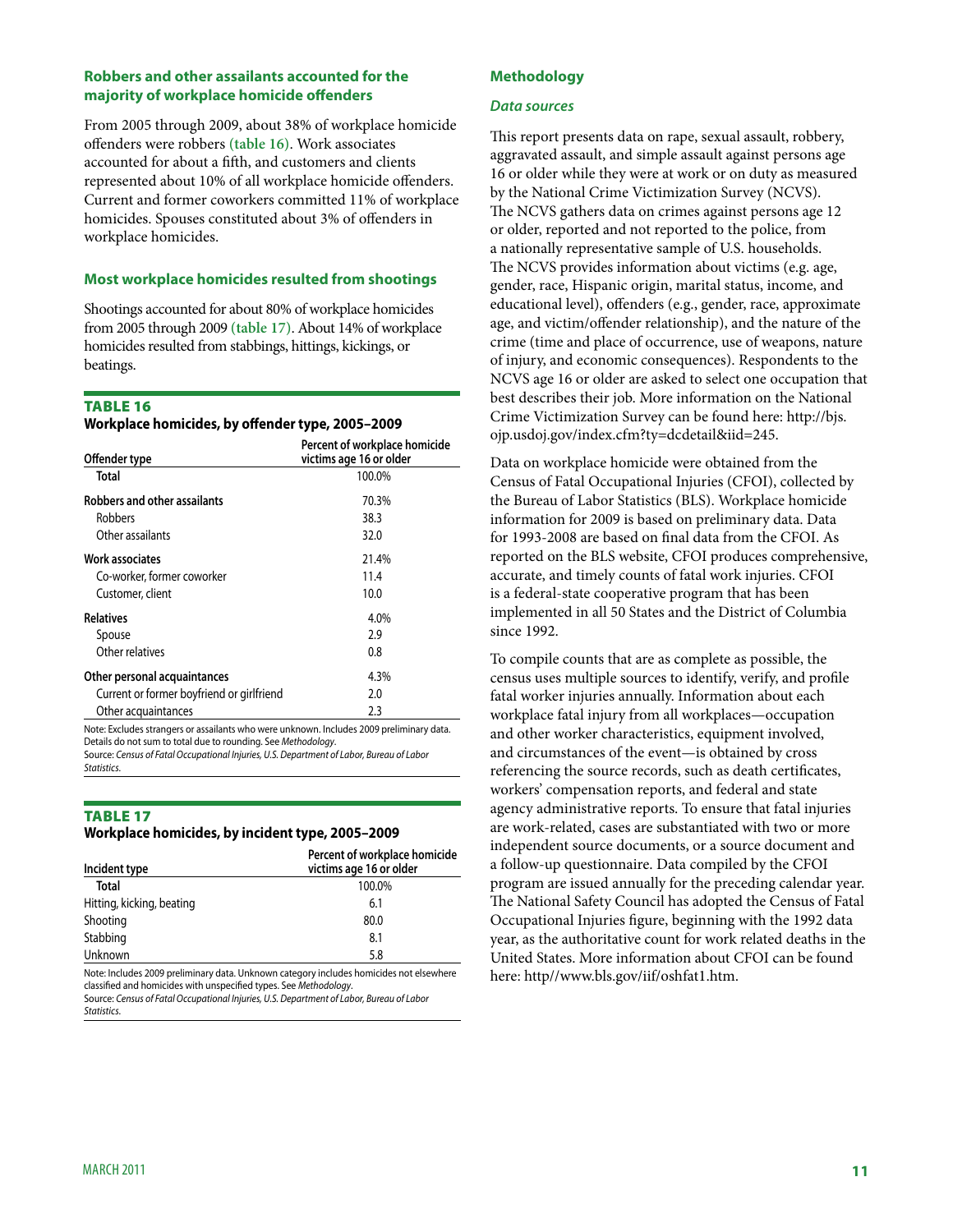# *Occupational categories in the National Crime Victimization Survey (NCVS) and Census of Fatal Occupational Injuries (CFOI)*

The National Crime Victimization Survey (NCVS) and the Census of Fatal Occupational Injuries (CFOI) use different systems of categorizing occupations of victims.

The NCVS began using the occupation categories displayed in this report after the 1992 redesign. In 2001, the employment questions were revised on the incident form using the Industry and Occupation coding of the 1990 Standard Industrial Classification (SIC) coding system. However, the screening questionnaire remained the same. In order to generate rates of workplace violence by occupation, the occupation categories on the incident form were collapsed into the occupation categories used on the screening questionnaire. Population estimates were generated from the screening questionnaire and incidents of workplace violence were generated using the collapsed categories from the incident form.

Beginning with the 2003 reference year, CFOI began using the 2002 North American Industry Classification System (NAICS) for industries, and the Standard Occupational Classification System (SOC) for occupations. Prior to 2003, the program used the Standard Industrial Classification (SIC) system and the Bureau of the Census occupational classification system. For more information, see www.bls.gov/iif/osh\_wtre02.htm. Due to the methodology of the NCVS involving victim interviews, it was impossible to obtain information on the occupations of workplace homicide victims. Therefore, CFOI was used to gain this information despite differing systems of classifying occupational categories.

#### *Methodological changes to the NCVS in 2006*

Methodological changes implemented in 2006 impacted the estimates for that year to an extent that the estimates were not comparable to those of previous years. An evaluation of 2007 and 2008 data from the NCVS conducted by BJS

and the Census Bureau found a high degree of confidence that estimates for 2007 and 2008 are consistent with and comparable to those for 2005 and previous years. For this reason, discussion of trends in the rates of crime in this report excludes the 2006 data.

Data from 2006 are included in tables displaying aggregate estimates because the effects from methodological changes implemented in 2006 did not impact the distributions across the variables describing the characteristics and consequences of crime. The effect on the 2006 estimates were on the levels and rates of crime, requiring omission from discussions of crime trends. Inclusion of 2006 data in tables providing aggregate estimates does not affect the comparisons presented in these tables.

#### *Standard error computations*

Comparisons of percentages and rates made in this report were tested to determine if observed differences were statistically significant. Differences described as higher, lower, or different passed a hypothesis test at the 0.05 level of statistical significance (95% confidence level). The tested difference was greater than twice the standard error of that difference. For comparisons that were statistically significant at the 0.10 level (90% confidence level), "somewhat," "slightly," or "marginally" is used to note the nature of the difference.

Significance testing calculations were conducted at the Bureau of Justice Statistics using statistical programs developed specifically for the NCVS by the U.S. Census Bureau. These programs take into consideration many aspects of the complex NCVS sample design when calculating estimates.

Standard errors for average annual estimates were calculated based on the ratio of the sums of victimizations and respondents across years. Estimates based on 10 or fewer sample cases have high relative standard errors. Care should be taken when comparing such estimates to other estimates when both are based on 10 or fewer sample cases.

#### Appendix table 1

**Standard errors for workplace and nonworkplace violence and violence against persons not employed, by type of crime, 2005–2009**

|                       |            | Standard error of the rates |                           |                                       | Standard error of the percents |                           |  |
|-----------------------|------------|-----------------------------|---------------------------|---------------------------------------|--------------------------------|---------------------------|--|
| Type of crime         | Workplacea | Nonworkplace <sup>b</sup>   | Not employed <sup>c</sup> | Workplace <sup>a</sup>                | Nonworkplaceb                  | Not employed <sup>c</sup> |  |
| <b>Total</b>          | 0.27       | 0.54                        | 0.70                      | $\hspace{0.05cm}$ – $\hspace{0.05cm}$ |                                |                           |  |
| Serious violent crime | 0.11       | 0.30                        | 0.40                      | 1.88                                  | 1.36                           | 1.79                      |  |
| Rape/sexual assault   | 0.03       | 0.08                        | 0.14                      | 0.64                                  | 0.48                           | 0.81                      |  |
| Robbery               | 0.04       | 0.17                        | 0.22                      | 0.74                                  | 0.92                           | 1.19                      |  |
| Aggravated assault    | 0.10       | 0.21                        | 0.27                      | 1.68                                  | 1.09                           | 1.41                      |  |
| Simple assault        | 0.23       | 0.40                        | 0.53                      | 1.96                                  | l.39                           | 1.82                      |  |

Note: Serious violent crime includes rape/sexual assault, robbery, and aggravated assault. Standard errors were calculated using NCVS general variance parameters developed by the U.S. Census Bureau. These standard errors are for estimates in table 1. Includes 2006 data. See *Methodology*.

--Standard error less than 0.01.

aWorkplace violence occurs against an employed person age 16 or older while at work or on duty.

bNonworkplace violence occurs against an employed person age 16 or older while not at work or on duty.

cViolence against persons not employed occurs against a person age 16 or older who did not have a job the time of the crime.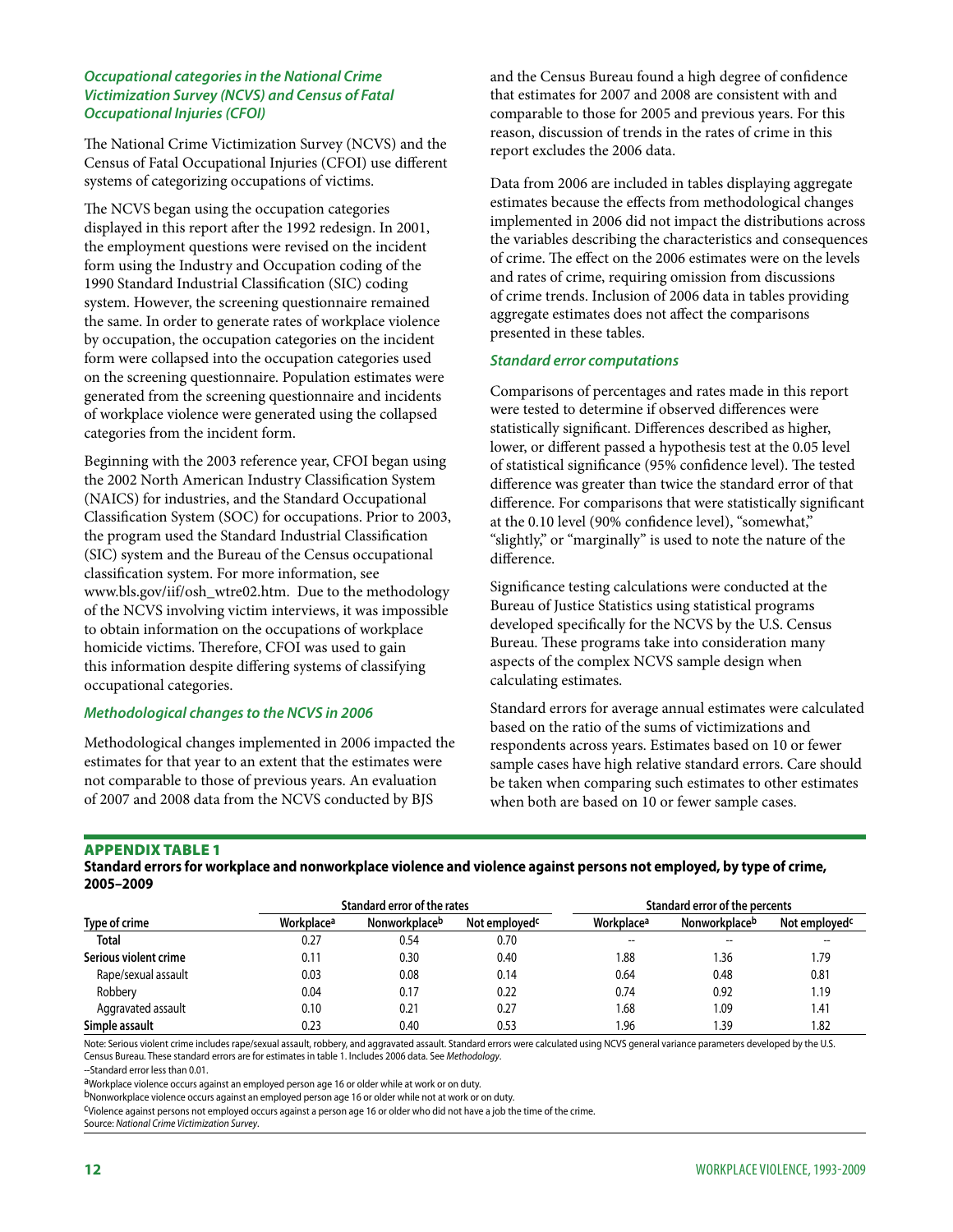# **Standard errors for workplace and nonworkplace violence, by occupation, 2005–2009**

|                                   | Standard error of the rates |                                                                                                 | Standard error of the percentages   |                                                      |
|-----------------------------------|-----------------------------|-------------------------------------------------------------------------------------------------|-------------------------------------|------------------------------------------------------|
| Occupation                        |                             | Standard error of rate Standard error of rate<br>of workplace violence of nonworkplace violence | Percentage of<br>workplace violence | Percentage of employed<br>population age 16 or older |
| <b>Total</b>                      | 0.27                        | 0.54                                                                                            |                                     |                                                      |
| <b>Medical</b>                    | 0.91                        | 1.43                                                                                            | 1.34                                | 0.15                                                 |
| Physician                         | 4.06                        | 3.54                                                                                            | 0.44                                | 0.03                                                 |
| Nurse                             | 1.77                        | 2.34                                                                                            | 0.84                                | 0.07                                                 |
| Technician                        | 3.13                        | 3.29                                                                                            | 0.64                                | 0.04                                                 |
| Other/medical occupations         | 0.93                        | 2.13                                                                                            | 0.72                                | 0.10                                                 |
| <b>Mental health</b>              | 4.42                        | 4.04                                                                                            | 0.84                                | 0.04                                                 |
| Professional                      | 5.92                        | 5.13                                                                                            | 0.50                                | 0.02                                                 |
| Custodial care                    | 18.35                       | 6.29                                                                                            | 0.35                                | 0.01                                                 |
| Other mental health occupations   | 6.37                        | 6.95                                                                                            | 0.56                                | 0.03                                                 |
| <b>Teaching</b>                   | 0.97                        | 1.14                                                                                            | 1.26                                | 0.13                                                 |
| Preschool                         | 1.21                        | 4.05                                                                                            | 0.13                                | 0.03                                                 |
| Elementary                        | 1.47                        | 1.54                                                                                            | 0.51                                | 0.06                                                 |
| Jr. high/middle                   | 3.19                        | 2.42                                                                                            | 0.48                                | 0.04                                                 |
| High school                       | 3.55                        | 2.61                                                                                            | 0.68                                | 0.04                                                 |
| College/university                | 0.96                        | 2.70                                                                                            | 0.35                                | 0.06                                                 |
| Technical /industrial school      | 26.88                       | $\overline{\phantom{a}}$                                                                        | 0.35                                | 0.01                                                 |
| Special education facility        | 9.97                        | 6.67                                                                                            | 0.29                                | 0.02                                                 |
| Other teaching occupations        | 3.02                        | 3.43                                                                                            | 0.53                                | 0.04                                                 |
| Law enforcement                   | 4.90                        | 2.56                                                                                            | 1.76                                | 0.06                                                 |
| Law enforcement officer           | 10.95                       | 2.28                                                                                            | 1.27                                | 0.03                                                 |
| Corrections                       | 10.23                       | 6.41                                                                                            | 0.56                                | 0.02                                                 |
| Security guard                    | 11.53                       | 6.88                                                                                            | 1.00                                | 0.03                                                 |
| Other law enforcement occupations | 4.77                        | 4.65                                                                                            | 0.65                                | 0.03                                                 |
| <b>Retail sales</b>               | 0.96                        | 1.80                                                                                            | 1.51                                | 0.15                                                 |
| Convenience or liquor store clerk | 3.49                        | 6.63                                                                                            | 0.35                                | 0.03                                                 |
| Gas station attendant             | 14.12                       | 13.09                                                                                           | 0.37                                | 0.01                                                 |
| Bartender                         | 23.49                       | 16.55                                                                                           | 0.58                                | 0.01                                                 |
| Other retail sales occupations    | 0.90                        | 1.85                                                                                            | 1.31                                | 0.15                                                 |
| Transportation                    | 1.97                        | 2.03                                                                                            | 1.15                                | 0.08                                                 |
| <b>Bus driver</b>                 | 5.17                        | 2.86                                                                                            | 0.32                                | 0.02                                                 |
| Taxi cab driver                   | 9.04                        | 17.36                                                                                           | 0.18                                | 0.01                                                 |
| Other transportation occupations  | 2.15                        | 2.22                                                                                            | 1.08                                | 0.07                                                 |
| Other/unspecified                 | 0.22                        | 0.63                                                                                            | 2.23                                | 0.32                                                 |

Note: The National Crime Victimization Survey and Census of Fatal Occupational Injuries use different categories of occupations. Standard errors were calculated using NCVS general variance<br>parameters developed by the U.S. --Standard error less than 0.01.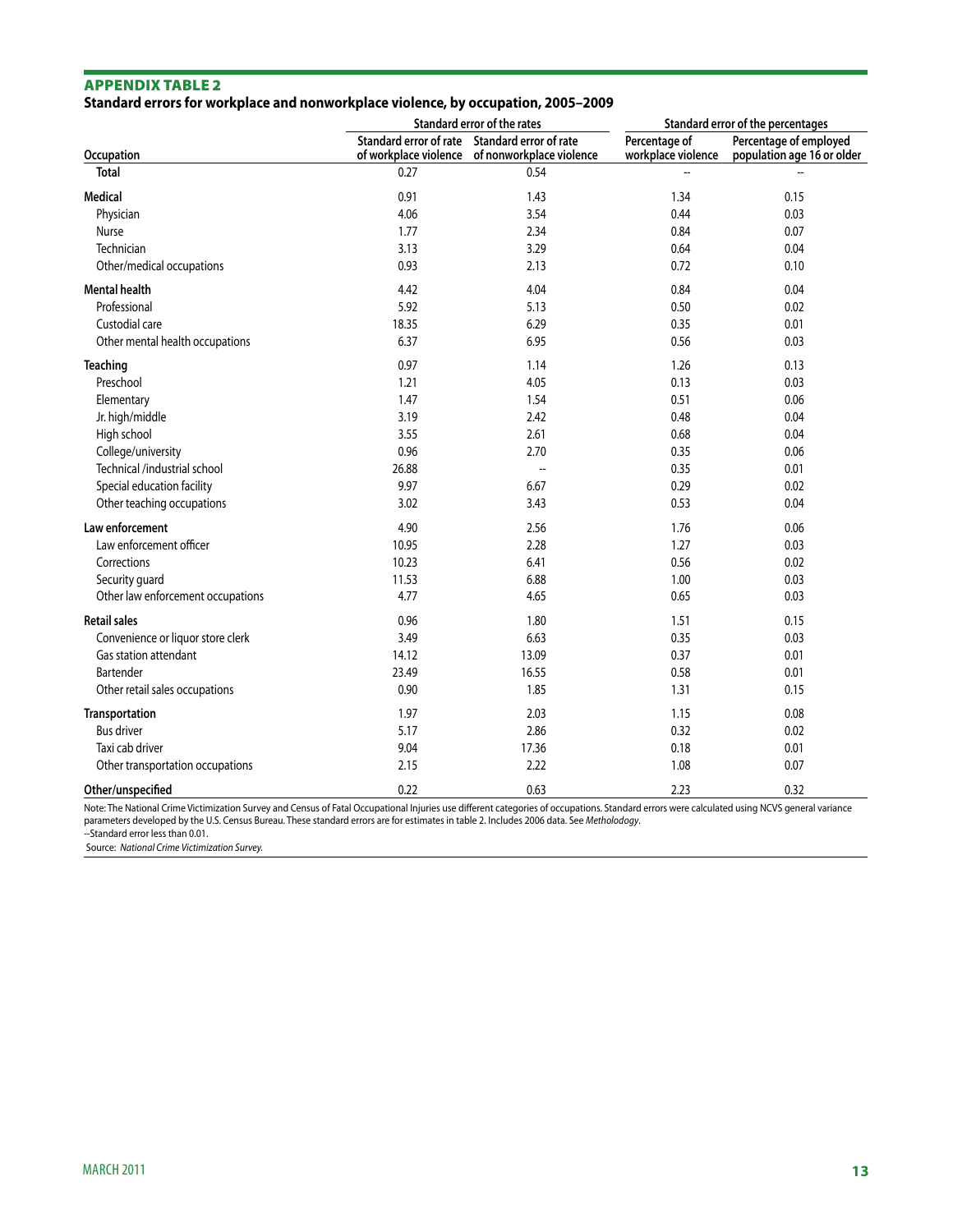**Standard errors for rate of workplace and nonworkplace violence, by sex, race/Hispanic origin, age, marital status, and annual household income, 2005–2009**

#### Appendix table 4

**Standard errors for percentage of workplace and nonworkplace violence and employed persons, by sex, race/ Hispanic origin, age, marital status, and annual household income, 2005–2009**

|                                     | Standard error of the rates |              |  |
|-------------------------------------|-----------------------------|--------------|--|
| Victim characteristic               | Workplace                   | Nonworkplace |  |
| <b>Total</b>                        | 0.27                        | 0.54         |  |
| Sex                                 |                             |              |  |
| Male                                | 0.38                        | 0.70         |  |
| Female                              | 0.33                        | 0.71         |  |
| Race/Hispanic origin                |                             |              |  |
| Whitea                              | 0.33                        | 0.59         |  |
| Black/African Americana             | 0.62                        | 1.49         |  |
| Hispanic/Latinob                    | 0.47                        | 1.27         |  |
| American Indiana                    | 4.82                        | 7.84         |  |
| Asian/Pacific Islander <sup>a</sup> | 0.88                        | 1.35         |  |
| Two or more races <sup>a</sup>      | 2.93                        | 8.31         |  |
| Age                                 |                             |              |  |
| 16-19 years old                     | 0.80                        | 3.33         |  |
| $20 - 24$                           | 0.85                        | 2.10         |  |
| 25-34                               | 0.60                        | 1.09         |  |
| 35-49                               | 0.40                        | 0.69         |  |
| 50-64                               | 0.42                        | 0.60         |  |
| 65 or older                         | 0.64                        | 0.86         |  |
| <b>Marital status</b>               |                             |              |  |
| Never married                       | 0.50                        | 1.23         |  |
| Married                             | 0.31                        | 0.42         |  |
| Widowed                             | 1.60                        | 1.96         |  |
| Divorced or separated               | 0.73                        | 1.70         |  |
| Annual household income             |                             |              |  |
| Less than \$7,500                   | 1.17                        | 5.54         |  |
| \$7,500 to \$14,999                 | 1.50                        | 3.69         |  |
| \$15,000 to \$24,999                | 0.98                        | 2.14         |  |
| \$25,000 to \$34,999                | 0.81                        | 1.81         |  |
| \$35,000 to \$49,999                | 0.64                        | 1.29         |  |
| \$50,000 to \$74,999                | 0.69                        | 0.91         |  |
| \$75,000 or more                    | 0.42                        | 0.67         |  |
| Unknown                             | 0.44                        | 2.53         |  |

Note: Standard errors were calculated using NCVS general variance parameters developed by the U.S. Census Bureau. These standard errors are for estimates in table 3. Includes 2006 data. See *Methodology*.

aExcludes persons of Hispanic or Latino origin.

b<sub>Includes all racial groups.</sub>

Source: *National Crime Victimization Survey.*

|                                     | Standard error of the percent |      |                                                         |  |
|-------------------------------------|-------------------------------|------|---------------------------------------------------------|--|
| Victim characteristic               | Workplace                     |      | <b>Employed persons</b><br>Nonworkplace age 16 or older |  |
| <b>Total</b>                        |                               |      |                                                         |  |
| Sex                                 |                               |      |                                                         |  |
| Male                                | 2.26                          | 1.41 | 0.33                                                    |  |
| Female                              | 2.22                          | 1.39 | 0.33                                                    |  |
| Race/Hispanic origin                |                               |      |                                                         |  |
| Whitea                              | 1.96                          | 1.36 | 0.32                                                    |  |
| Black/African American <sup>a</sup> | 1.24                          | 0.90 | 0.17                                                    |  |
| Hispanic/Latinob                    | 1.17                          | 0.94 | 0.19                                                    |  |
| American Indian <sup>a</sup>        | 0.48                          | 0.24 | 0.03                                                    |  |
| Asian/Pacific Islander <sup>a</sup> | 0.74                          | 0.36 | 0.10                                                    |  |
| Two or more races <sup>a</sup>      | 0.47                          | 0.42 | 0.04                                                    |  |
| Age                                 |                               |      |                                                         |  |
| 16-19 years old                     | 0.73                          | 0.91 | 0.10                                                    |  |
| $20 - 24$                           | 1.53                          | 1.12 | 0.16                                                    |  |
| $25 - 34$                           | 2.08                          | 1.19 | 0.25                                                    |  |
| 35-49                               | 2.17                          | 1.21 | 0.31                                                    |  |
| 50-64                               | 1.76                          | 0.82 | 0.26                                                    |  |
| 65 or older                         | 0.48                          | 0.20 | 0.09                                                    |  |
| <b>Marital status</b>               |                               |      |                                                         |  |
| Never married                       | 2.19                          | 1.41 | 0.28                                                    |  |
| Married                             | 2.32                          | 1.18 | 0.34                                                    |  |
| Widowed                             | 0.57                          | 0.23 | 0.06                                                    |  |
| Divorced or separated               | 1.64                          | 1.13 | 0.19                                                    |  |
| Annual household income             |                               |      |                                                         |  |
| Less than \$7,500                   | 0.42                          | 0.62 | 0.06                                                    |  |
| \$7,500 to \$14,999                 | 0.89                          | 0.68 | 0.08                                                    |  |
| \$15,000 to \$24,999                | 1.18                          | 0.79 | 0.12                                                    |  |
| \$25,000 to \$34,999                | 1.21                          | 0.83 | 0.14                                                    |  |
| \$35,000 to \$49,999                | 1.45                          | 0.90 | 0.18                                                    |  |
| \$50,000 to \$74,999                | 1.89                          | 0.84 | 0.21                                                    |  |
| \$75,000 or more                    | 1.92                          | 0.99 | 0.28                                                    |  |
| Unknown                             | 1.83                          | 1.15 | 0.26                                                    |  |

Note: Standard errors were calculated using NCVS general variance parameters developed by the U.S. Census Bureau. These standard errors are for estimates in table 4. Includes 2006 data. See *Methodology*.

--Standard error less than 0.01.

aExcludes persons of Hispanic or Latino origin.

b<sub>Includes all racial groups.</sub>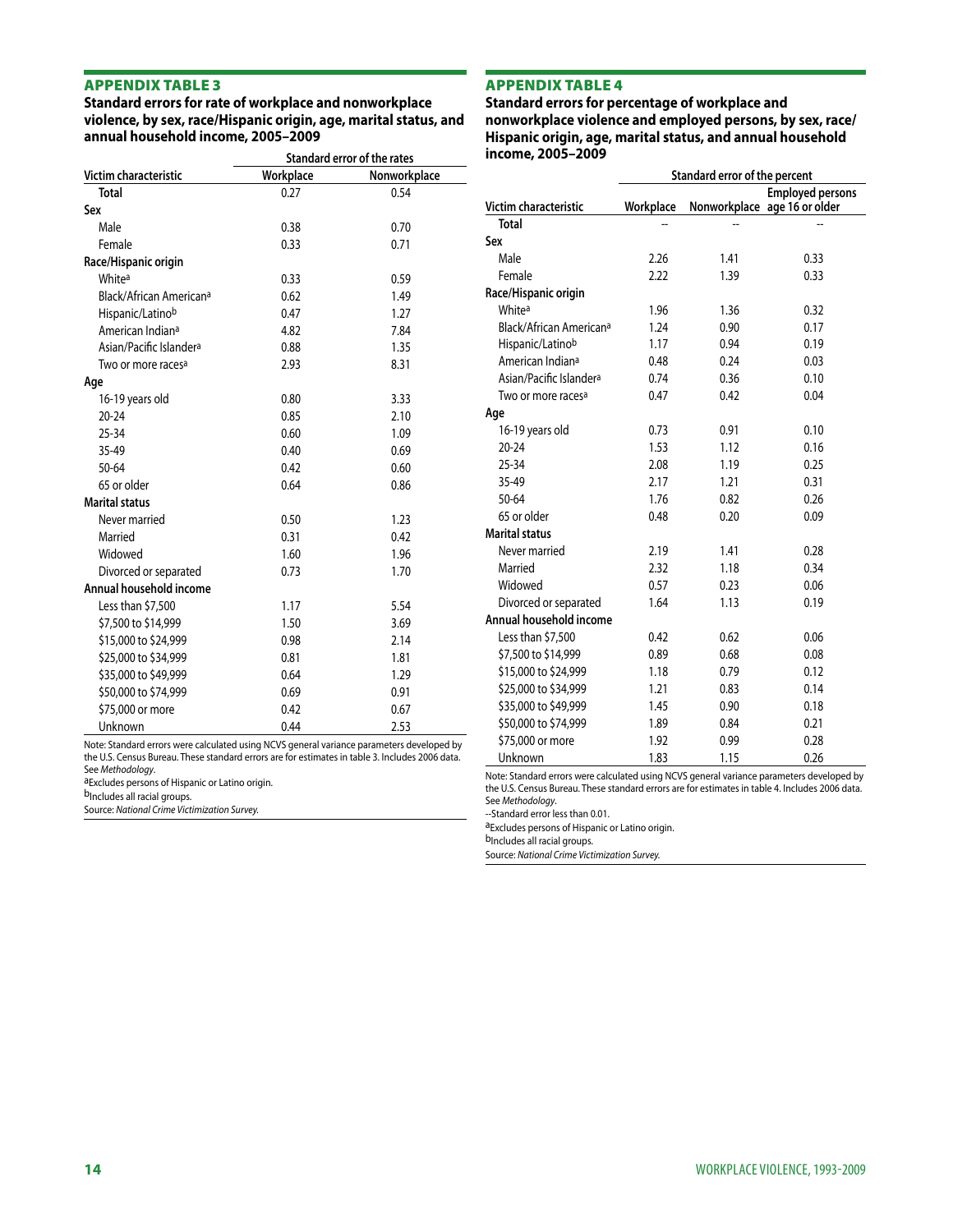# **Standard errors for victim/offender relationship for victims of workplace violence, by sex, 2005-2009**

|                                 | Standard error of the percent |        |  |
|---------------------------------|-------------------------------|--------|--|
| Victim/offender relationship    | Male                          | Female |  |
| Total                           | ٠.                            |        |  |
| Intimate partner                | 0.48                          | 0.90   |  |
| Other relatives                 | 0.42                          | 0.57   |  |
| Well-known/casual acquaintances | 1.82                          | 2.83   |  |
| Work relationships              | 2.52                          | 3.40   |  |
| Customer/client                 | 1.07                          | 1.74   |  |
| Patient                         | 0.66                          | 1.68   |  |
| Current or former-              |                               |        |  |
| Supervisor                      | 0.59                          | 1.25   |  |
| Employee                        | 0.88                          | 0.90   |  |
| Co-worker                       | 2.11                          | 2.51   |  |
| Do not know relationship        | 1.57                          | 1.69   |  |
| Stranger                        | 2.94                          | 3.61   |  |

Note: Standard errors were calculated using NCVS general variance parameters developed by the U.S. Census Bureau. These standard errors are for estimates in table 5. Includes 2006 data. See *Methodology*.

--Standard error less than 0.01.

Source: *National Crime Victimization Survey.*

#### Appendix table 6

**Standard errors for victim resistance for workplace and nonworkplace violence, 2005-2009**

| Standard error of the percent |              |
|-------------------------------|--------------|
| Workplace                     | Nonworkplace |
|                               | --           |
| 2.26                          | 1.33         |
| 2.29                          | 1.37         |
| 0.50                          | 0.20         |
| 0.40                          | 0.25         |
| 1.74                          | 1.20         |
|                               |              |
| 2.08                          | 1.29         |
| 1.36                          | 0.54         |
|                               |              |

Note: Excludes incidents in which the reaction was unknown. Standard errors were calculated using NCVS general variance parameters developed by the U.S. Census Bureau. These standard errors are for estimates in table 6. Includes 2006 data. See *Methodology*.

--Standard error less than 0.01.

Source: *National Crime Victimization Survey.*

#### Appendix table 7

#### **Standard errors for perceived offender drug/alcohol use in workplace and nonworkplace violence, 2005-2009**

|                                        | Standard error of the percent |              |
|----------------------------------------|-------------------------------|--------------|
| Offender drug/alcohol use              | Workplace                     | Nonworkplace |
| <b>Total</b>                           |                               |              |
| Perceived to be using drugs or alcohol | 2.05                          | 1.38         |
| Not using drugs or alcohol             | 2.36                          | 1.15         |
| Do not know                            | 2.31                          | 1.42         |
|                                        |                               |              |

Note: Standard errors were calculated using NCVS general variance parameters developed by the U.S. Census Bureau. These standard errors are for estimates in table 7. Includes 2006 data. See *Methodology*.

--Standard error less than 0.01.

Source: *National Crime Victimization Survey.*

#### Appendix table 8

#### **Standard errors for weapons presented by offender, workplace violence and nonworkplace violence, 2005-2009**

|                                     |           | Standard error of the percent |  |
|-------------------------------------|-----------|-------------------------------|--|
| Weapon type                         | Workplace | Nonworkplace                  |  |
| Total                               |           |                               |  |
| No weapon                           | 1.97      | 1.36                          |  |
| Weapon                              | 1.74      | 1.21                          |  |
| Firearm                             | 0.96      | 0.80                          |  |
| Knife                               | 0.96      | 0.64                          |  |
| Other weapon                        | 1.12      | 0.69                          |  |
| Unknown weapon type                 | 0.42      | 0.31                          |  |
| Did not know if offender had weapon | 0.87      | 0.70                          |  |

Note: Standard errors were calculated using NCVS general variance parameters developed by the U.S. Census Bureau. These standard errors are for estimates in table 8. Includes 2006 data. See *Methodology*.

--Standard error less than 0.01.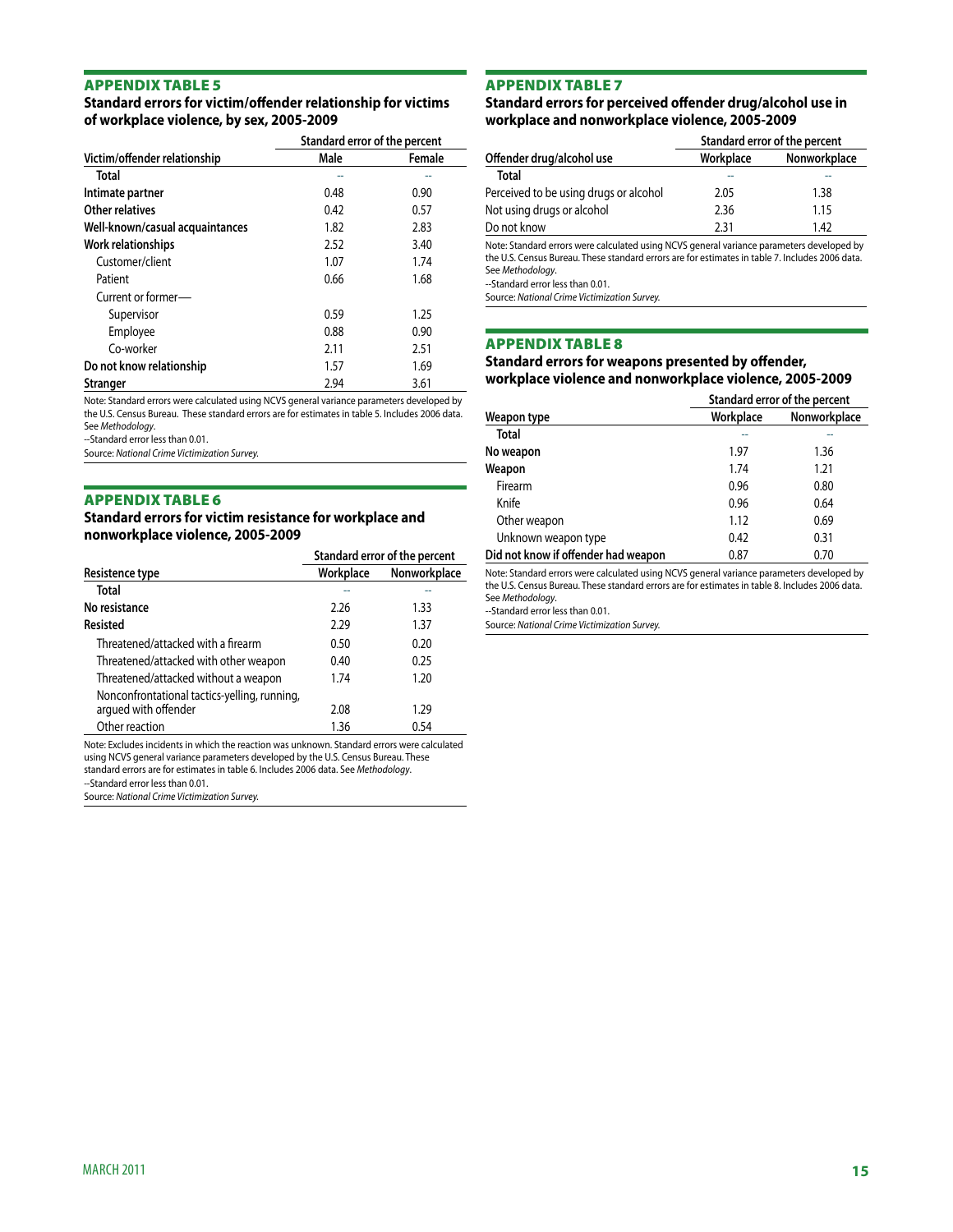# **Standard errors for injury and treatment for victims of workplace and nonworkplace violence, 2005–2009**

|                  | Standard error of the percent |              |
|------------------|-------------------------------|--------------|
| Injury/treatment | Workplace                     | Nonworkplace |
| <b>Total</b>     |                               |              |
| Not injured      | 1.61                          | 1.30         |
| Injured          | 1.51                          | 1.24         |
| Not treated      | 1.12                          | 1.00         |
| Treated          | 1.06                          | 0.85         |
| Do not know      |                               | 0.07         |

Note: Standard errors were calculated using NCVS general variance parameters developed by the U.S. Census Bureau. These standard errors are for estimates in table 9. Includes 2006 data. See *Methodology*.

-- Standard error less than 0.01.

Source: *National Crime Victimization Survey.*

#### Appendix table 10

**Standard errors for injury type, workplace and nonworkplace violence, 2005–2009**

|                             | Standard error of the percent |              |
|-----------------------------|-------------------------------|--------------|
| Injury type                 | Workplace                     | Nonworkplace |
| <b>Total</b>                |                               |              |
| No injury                   | 1.61                          | 1.30         |
| Serious injury              | 0.56                          | 0.52         |
| Minor injury                | 1.40                          | 1.15         |
| Rape without other injuries | 0.13                          | 0.25         |
| Do not know                 | 0.13                          | 0.10         |

Note: Rape with other injuries was classified as either serious injury or minor injury. Standard errors were calculated using NCVS general variance parameters developed by the U.S. Census Bureau. These standard errors are for estimates in table 10. Includes 2006 data. See *Methodology*.

- Standard error less than 0.01.

Source: *National Crime Victimization Survey.*

#### Appendix table 11

**Standard errors for workplace and nonworkplace violence reported to police, by sex, race/Hispanic origin, age, and type of crime, 2005–2009**

|                                            | Standard error of the percent |              |
|--------------------------------------------|-------------------------------|--------------|
| Victim characteristic                      | Workplace                     | Nonworkplace |
| <b>Total</b>                               | 2.34                          | 1.42         |
| Sex                                        |                               |              |
| Male                                       | 2.90                          | 1.80         |
| Female                                     | 3.63                          | 2.01         |
| Race                                       |                               |              |
| Whitea                                     | 2.63                          | 1.69         |
| Black/African American <sup>a</sup>        | 7.26                          | 3.37         |
| Hispanic/Latinob                           | 7.19                          | 3.26         |
| American Indian/Alaska Native <sup>a</sup> | 17.87                         | 11.11        |
| Asian/Pacific Islander <sup>a</sup>        | 11.67                         | 7.92         |
| Two or more races <sup>a</sup>             | 17.68                         | 6.75         |
| Age                                        |                               |              |
| 16-19 years old                            | 10.81                         | 3.29         |
| $20 - 24$                                  | 5.67                          | 2.73         |
| $25 - 34$                                  | 4.09                          | 2.54         |
| 35-49                                      | 3.80                          | 2.47         |
| $50 - 64$                                  | 5.02                          | 3.75         |
| 65 or older                                | 17.79                         | 12.66        |
| Type of crime                              |                               |              |
| Serious violent crime <sup>c</sup>         | 4.53                          | 2.11         |
| Rape/sexual assault                        | 13.49                         | 5.90         |
| Robbery                                    | 10.00                         | 3.29         |
| Aggravated assault                         | 5.17                          | 2.74         |
| Simple assault                             | 2.59                          | 1.73         |

Note: Standard errors were calculated using NCVS general variance parameters developed by the U.S. Census Bureau. These standard errors are for estimates in table 11. Includes 2006 data. See *Methodology*.

a<sub>Excludes</sub> persons of Hispanic or Latino origin.

b<sub>Includes</sub> all racial groups.

cSerious violent crime consists of rape/sexual assault, robbery and aggravated assault and excludes simple assault.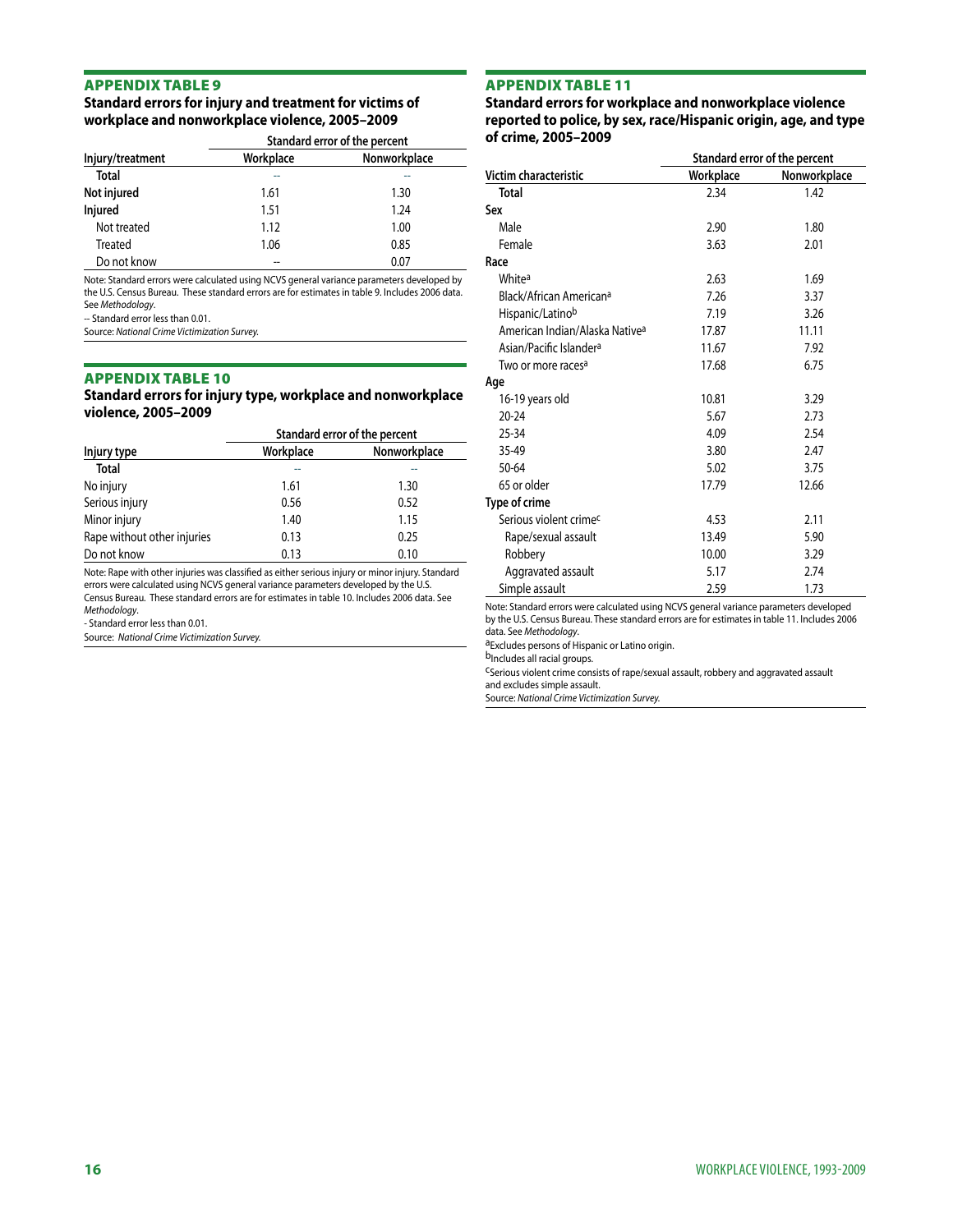**Standard errors for reasons for reporting incident to police other than incident was a crime, by workplace and nonworkplace violence, 2005–2009**

|                                              |           | Standard error of the percentages |
|----------------------------------------------|-----------|-----------------------------------|
| Reason reported                              | Workplace | Nonworkplace                      |
| Personal reasons                             |           |                                   |
| Stop or prevent this incident from happening | 4.12      | 2.21                              |
| Needed help or injured                       | 1.44      | 0.81                              |
| Recover property                             | 1.65      | 0.94                              |
| Collect insurance                            | 0.53      | 0.36                              |
| Prevent future incidents against respondents | 3.57      | 2.05                              |
| Public safety reasons                        |           |                                   |
| Stop this offender from committing other     |           |                                   |
| crimes against anyone                        | 3.53      | 1.47                              |
| Punish offender                              | 2.63      | 1.38                              |
| Catch offender                               | 1.83      | 1.16                              |
| Improve police surveillance                  | 1.58      | 0.94                              |
| Duty to let police know about crime          | 3.02      | 1.08                              |
| Other                                        | 2.55      | 0.87                              |
| No other reason                              | 4.04      | 1.80                              |

Note: Standard errors were calculated using NCVS general variance parameters developed by the U.S. Census Bureau. These standard errors are for estimates in table 12. Includes 2006 data. See *Methodology*.

Source: *National Crime Victimization Survey.*

#### Appendix table 13

**Standard errors for reasons for not reporting crime to police, by workplace and nonworkplace violence, 2005–2009**

|                              | Standard error of the percentages |              |
|------------------------------|-----------------------------------|--------------|
| Reason not reported          | Workplace                         | Nonworkplace |
| Reported to another official | 3.01                              | 0.89         |
| Personal matter              | 2.55                              | 1.65         |
| Not important enough         | 2.61                              | 1.65         |
| No insurance                 | 0.26                              | 0.18         |
| Found out too late           | 0.36                              | 0.21         |
| Cannot recover property      | --                                | 0.15         |
| Lack of proof                | 0.88                              | 0.82         |
| Police would not help        | 1.68                              | 1.44         |
| Protect offender             | 1.00                              | 0.99         |
| Advised not to report        | 0.41                              | 0.24         |
| Fear of reprisal             | 1.13                              | 0.87         |
| Too inconvenient             | 0.84                              | 0.97         |
| Other reason                 | 2.09                              | 1.21         |
| Does not know                | 0.31                              | 0.30         |

Note: Standard errors were calculated using NCVS general variance parameters developed by the U.S. Census Bureau. These standard errors are for estimates in table 13. Includes 2006 data. See *Methodology*.

--Standard error less than 0.01.